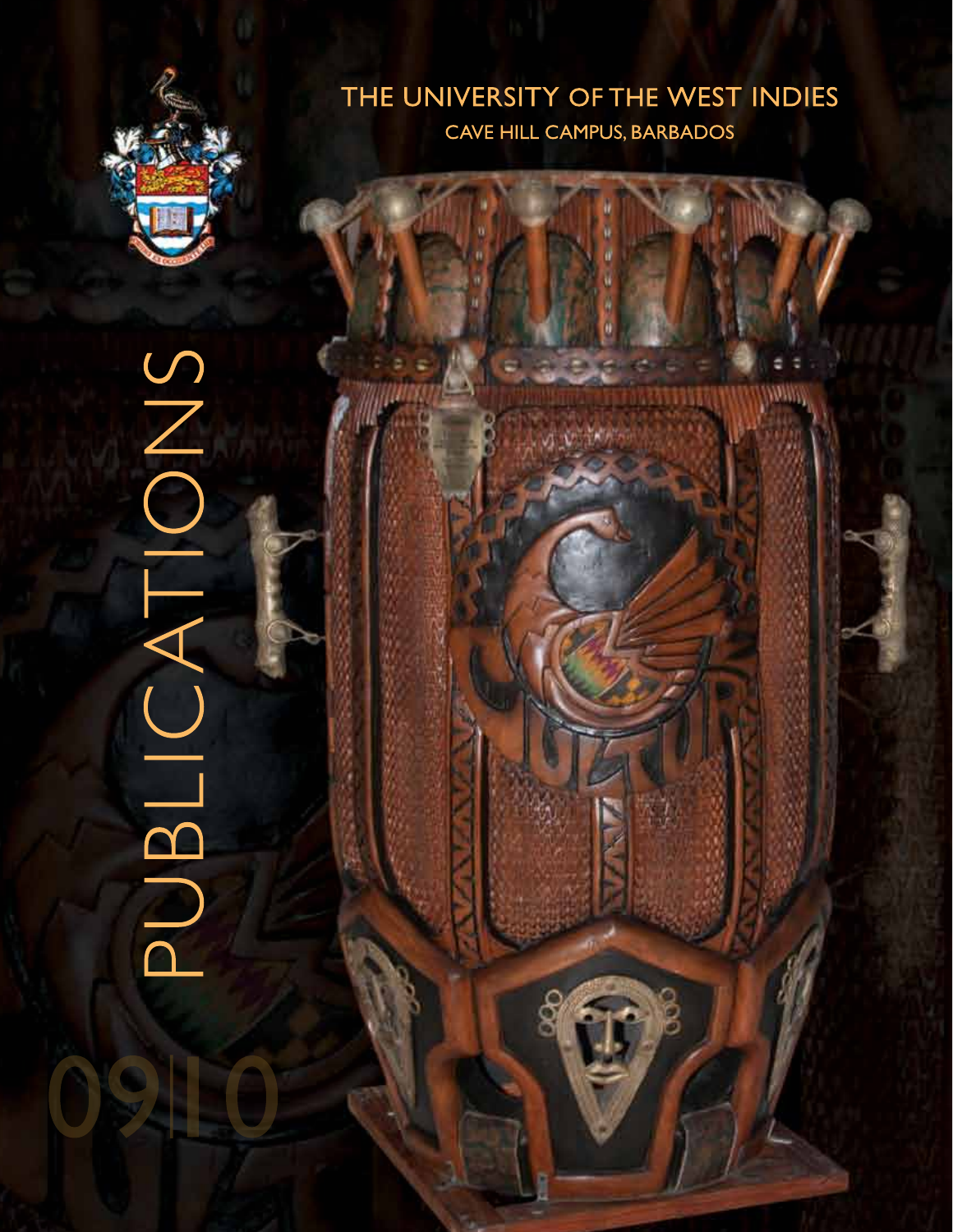

The University of the West Indies Cave Hill Campus

# PUBLICATIONS 2009-2010

THE UNIVERSITY OF THE WEST INDIES CAVE HILL CAMPUS **PUBLICATIONS** 2009- 2010

Editorial Team

The Main Library- Cave Hill Campus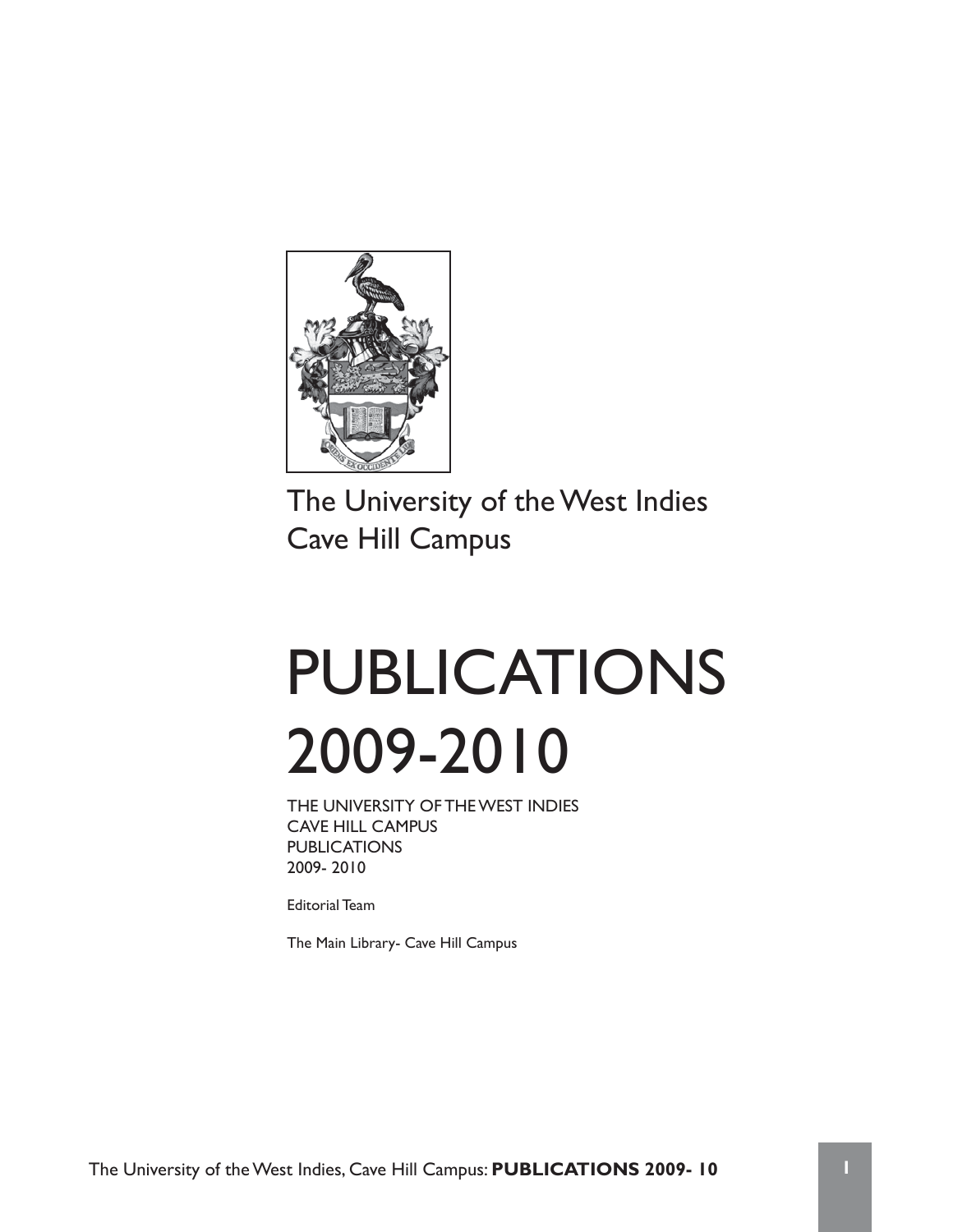# The University of the West Indies

# Mission Statement

*The enduring mission of The University of the West Indies is to propel the economic, social, political and cultural development of West Indian society through teaching, research, innovation, advisory and community services and intellectual leadership.*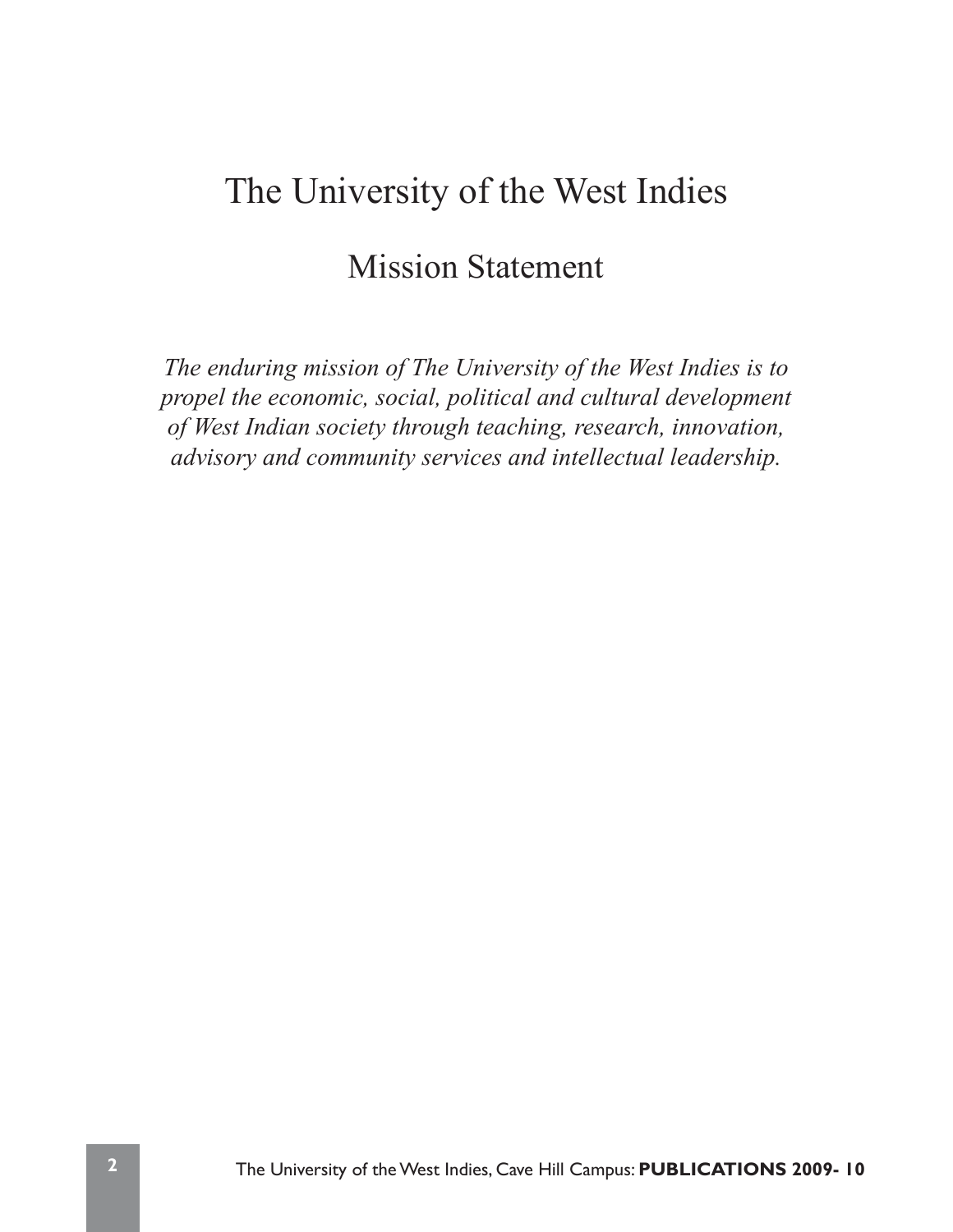# **Contents**

| Centre for Resource Management and Environmental Studies (CERMES)  21      |  |
|----------------------------------------------------------------------------|--|
|                                                                            |  |
|                                                                            |  |
|                                                                            |  |
|                                                                            |  |
| Sir Arthur Lewis Institute of Social and Economic Studies (SALISES) 30     |  |
| <b>INSTITUTE FOR GENDER AND DEVELOPMENT STUDIES: NITA BARROW UNIT:  30</b> |  |
|                                                                            |  |
|                                                                            |  |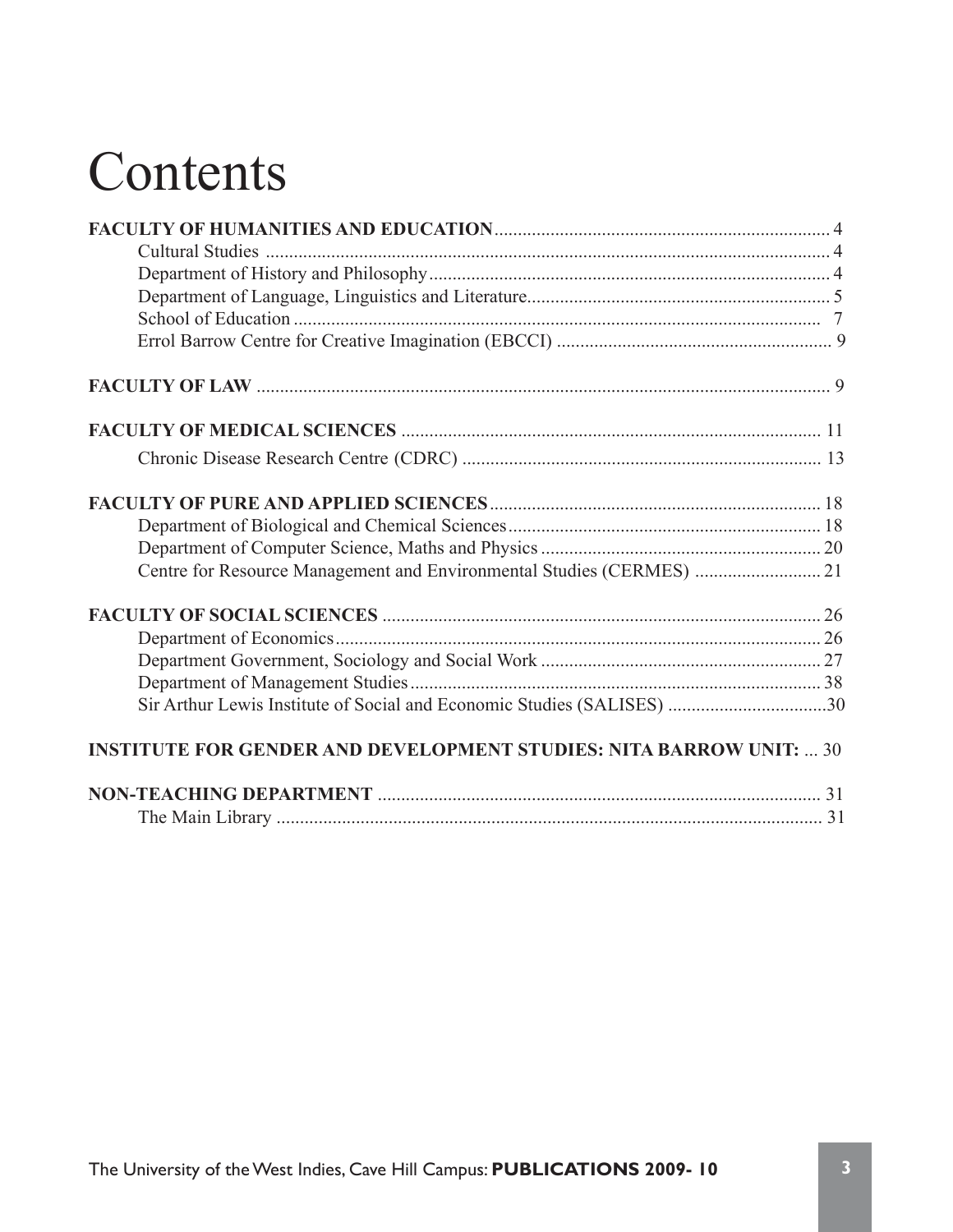# **FACULTY OF HUMANITIES AND EDUCATION**

# **CULTURAL STUDIES**

# **Book Chapters**

**Hunte, J.,** and S. Harewood. "Dance in Barbados: Reclaiming, Preserving and Creating National Identities." *Making Caribbean Dance: Continuity and Creativity in Island Cultures*." Ed. Susanna Sloat. Gainesville: University of Florida P, 2010. 265-284. Print.

# **DEPARTMENT OF HISTORY AND PHILOSOPHY**

### **Books**

**Ochieng'-Odhiambo, F.** *A Companion to Philosophy*. Nairobi: Consolata Institute of Philosophy Press, 2010. Print.

**Ochieng'-Odhiambo, F.** *Trends and Issues in African Philosophy*. New York: Peter Lang, 2010. Print.

**Ochieng'-Odhiambo, F.** *Foundations of Ethics: A Critical Reader in Moral and Social Philosophy*. Nairobi: Nairobi University P, 2009. Print.

**Rocha, E.** *Racism in Novels: A Comparative Study of Brazilian and South African Cultural History.* Newcastle: Cambridge Scholars Publishers, 2010. Print.

**Welch, P.** *US-Caribbean Relations: The Grenada Invasion and Caribbean Political Decision-Making.* Saarbrücken, Germany: VDM Publishers, 2009. Print.

# **Book Chapters**

**Carter, H.** "The Rise of Black Businessmen in Barbados." *Caribbean Business History.* Ed. B.W. Higman and Kathleen Monteith. Kingston, Jamaica: UWI P, 2010. Print.

**Cobley, A.** "The Caribbean." *Routledge Companion to the History of Sport*. Ed. S.W. Pope and John Nauright. London: Routledge, 2010. Print.

**Downes, A.** "Constructing Brotherhood: Fraternal Organisations and Masculinities in Colonial Barbados." *Disruption and Dangers of Love and Power: Destabilizing Caribbean Discourses on Gender.* Ed*.* Eudine Barriteau. Kingston, Jamaica: UWI P, 2010. Print.

**Downes, A.** "Black Economic Empowerment in Barbados, 1937-1970: The Role of Non-Bank Financial Intermediaries." *Caribbean Business History.* Ed. B.W. Higman and Kathleen Monteith. Kingston, Jamaica: UWI P, 2010. Print.

**Inniss, T.** "'Any elderly, sensible, prudent woman': The Practice and Practitioners of Midwifery during Slavery in the British Caribbean." *Health and Medicine in the Circum-Caribbean, 1800-1968*. Ed. Juanita De Barros, Steven Palmer and David Wright. New York: Routledge, 2009. 40-52. Print.

**Ochieng'-Odhiambo, F.** "Negritude: The Basic Principles and Appraisal." *Negritude: Legacy and Present Relevance.* Ed. Isabelle Constant and Kahiudi C. Mabana. Newcastle: Cambridge Scholars Publishing, 2009. 66-82. Print.

**Welch, W.** "In Search of Errol Barrow's Mirror Image." *Reflecting Our Mirror Image.* Ed. Ronald Jones. Bridgetown, Barbados: Democratic Labour Party, 2010. 78-86. Print.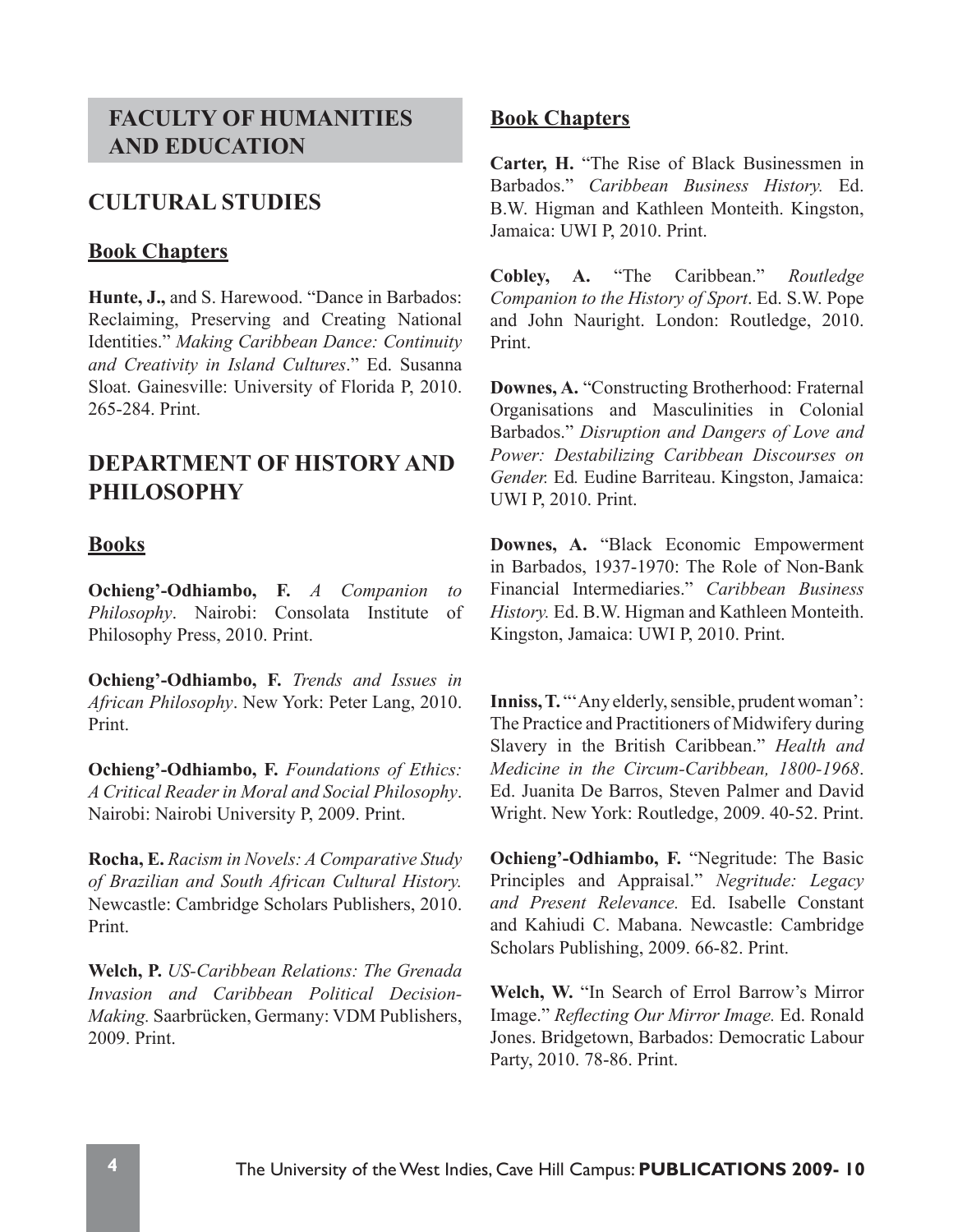# **Refereed Journal Articles**

**Cobley, A.** "'Why Not All Go Up Higher?' The Transvaal Native Mine Clerks' Association, 1920- 1925." *South African Historical Journal* 62.1 (2010): 143-161. Print.

**Downes, A.** "Women Civilising the City: The Civic Circle and Public Urban Spaces in Barbados." *Journal of the Barbados Museum and Historical Society* LV (2009): 48-64. Print.

**Ochieng'-Odhiambo, F.** "A Lawyer's Dilemma: Truth Versus the Client's Interest." *Philosophy Now* 79 (2010):10-13. Print.

**Ochieng'-Odhiambo, F.** "Philosophic Sagacity: Aims and Functions." *Caribbean Journal of Philosophy* 1.1 (2009). Web.

#### **Book Reviews**

**Inniss, T.** Review of "Human Biology of Afro-Caribbean Populations.*"* by Lorena Madrigal. *Journal of Haitian Studies* 15.1-2 (2009). Print.

### **Technical Reports**

**Inniss, T.,** et al. Barbados. Ministry of Community Development and Culture. *Nomination Dossier for Historic Bridgetown and its Garrison*. Barbados: Government of Barbados, 2010. Print.

### **Non-refereed Publications**

**Cobley, A.,** and Gale Hall, eds. *Research at Cave Hill: Supporting National and Regional Development*. Barbados: The University of the West Indies, Cave Hill Campus, 2010. Print.

# **DEPARTMENT OF LANGUAGE, LINGUISTICS AND LITERATURE**

### **Refereed Books and Book Chapters**

**Constant, I.** "Figures de L'ironie dans le Dernier Roman d'Ahmadou Kourouma." *L'imaginaire d'Ahmadou Kourouma.* Ed. Jean Ouedraogo. Paris: Karthala, 2010. Print.

**Constant, I.** "Portrait de Le Clézio en Diego et Frida dans *Le Clézio passeur des arts et des cultures.***"** *Collection Interférences*. Ed. Isabelle Roussel-Gillet et Marina Salles. Presses Universitaires de Rennes : Printemps, 2010. 129- 144. Print.

# **Refereed Journal Articles**

Armstrong, A. "Narrative and the Re-Co[r]ding of Cultural Memory in Moses Isegawa's *Abyssinian Chronicles* and *Snakepit*." *Journal of African Cultural Studies* 21.2 (2009): 127-143. Print.

**Bryce, J.** "Abdulkadir Ahmed Said: On the Frontline of African Cinema." *Black Camera: An International Film Journal* 2.1 (2010): 7-13. Print.

**Bryce, J. "**Riffing on *Omeros*: The Relevance of Isaac Julien to Cultural Politics in the Caribbean." *Small Axe: A Caribbean Journal of Criticism* 32 (2010): 88-96. Print.

**Bryce, J. "**Moussa Sene Absaon Finding *Waru* in Barbados." *Black Camera: An International Film Journal* 1.1 (2009): 109-115. Print.

**Bryce, J. "**Alternative Ways into Critical Discourse Though Memoir and Fiction." *Shibboleths: A Journal of Comparative Theory* 3.2. (2010): 74- 83. Web.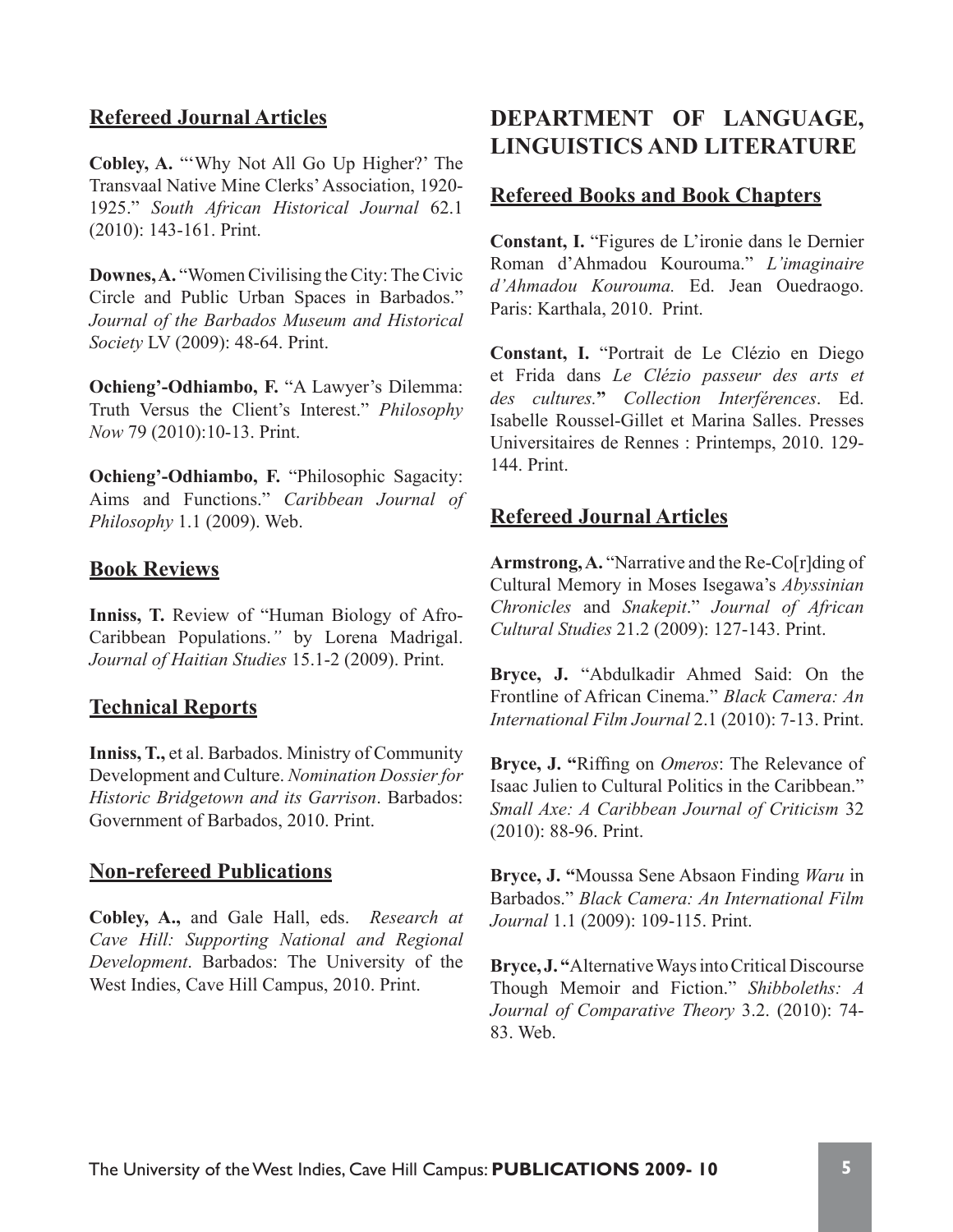**Clarke, R.** "Fanon, Race and Continental Philosophy." *Shibboleths: a Journal of Comparative Theory* 4.1 (2010). Web.

**Constant, I.** "Texaco est-il un Roman Baroque?" *Journal of Haitian Studies* 16.1 (2010): 157-164. Print.

Leyshon, R. "Plays Need Love Too: Reading Caribbean Drama." *BIM: Arts for the 21st Century* 3.2 (2009): 36-45. Print.

**O'Callaghan, E.** "'You'll find no fingerposts to point you to our place': Mapping the Literary and Critical Terrain." *Journal of West Indian Literature*  18.2 (2010): 20-31. Print.

# **Refereed Conferences Papers**

**Constant, I.** "Texaco, Roman de Langue Baroque.» *Ecritures évolutives*. Ed. Pierre Marillaud et Robert Gauthier. CALS/CPST (Colloque d'Albi Langages et Signification): Université de Toulouse, 2010. 69-75. Print.

# **Non-Refereed Publications**

**O'Callaghan, E.** "Memoirs, Reflections and Dreams: Twenty-Two Writers Look Back and Look Forwards." *Wasafiri: Everything to Declare 25th Anniversary Issue* 59 (2009): 90-91. Print.

# **Conferences Papers**

**Armstrong, A.** "Land/scape and Imagi-nation in the Short Fiction of Monica Arac De Nyeko." African Literature Association Annual Conference. Tucson, Arizona. 9 -14 Mar. 2010. Address.

**Belgrave, K.** '"The Power of the Word' – The Evaluative Functions of Prefabricated Language." Island-in-Between Conference. School of Continuing Studies, Dominica. 7-9 Nov. 2009. Address.

**Bryce, J.** "Bleeding, Wailing and Hypno-sis: Art as a Talisman Against Trauma in the Work of Caroline 'bops' Sardine." Conference on Caribbean Literature and Visual Culture. University of Lisbon. 2-4 Nov. 2009. Address.

**Bryce, J.** "'Grammarticalogylisationa-lism': the Invention of Language in New African Fiction." Conference on Conventions and Conversions in African Literature. University of Humboldt, Berlin. 1-4 Mar. 2010. Address.

**Bryce, J.** "Bleeding, Wailing and Hypnosis: Feminine Landscapes in the Work of Caroline 'bops' Sardine." Annual West Indian Literature Conference. Mona. 29 Apr. – 1 May 2010. Address.

**Bryce, J. "**Bleeding, Wailing and Hypno-sis: Violence and Trauma in the Work of Caroline 'bops' Sardine." Caribbean Studies Association Conference. Barbados. 24-28 May 2010. Address.

**Bryce, J.** "Signs of Femininity, Symptoms of Malaise: Figurations of 'Woman' in Nollywood Popular Video." Conference on Nollywood: A National Cinema. Kwara State University, Nigeria. 7-10 Jul. 2010. Keynote Speech.

**Constant, I.** "Parcours Paradoxal de L'artiste: Diego et Frida de Le Clézio." Colloque sur Le Clézio dans la Forêt des Paradoxes. University of Mississippi. Apr. 2010. Address.

**Denny, S. "**DEF and the West Indian Language Teacher." Island-in-Between Conference. School of Continuing Studies, Dominica. 7-9 Nov. 2009. Address.

**Gibson, K.** "The Word 'Black' in the Racial Context of Guyana." Society for Caribbean Linguistics Conference. Barbados. 9 – 13 Aug. 2010. Address.

**Gibson, K.** "The Sociolinguistics of Derek Walcott." Island-in-Between Conference. School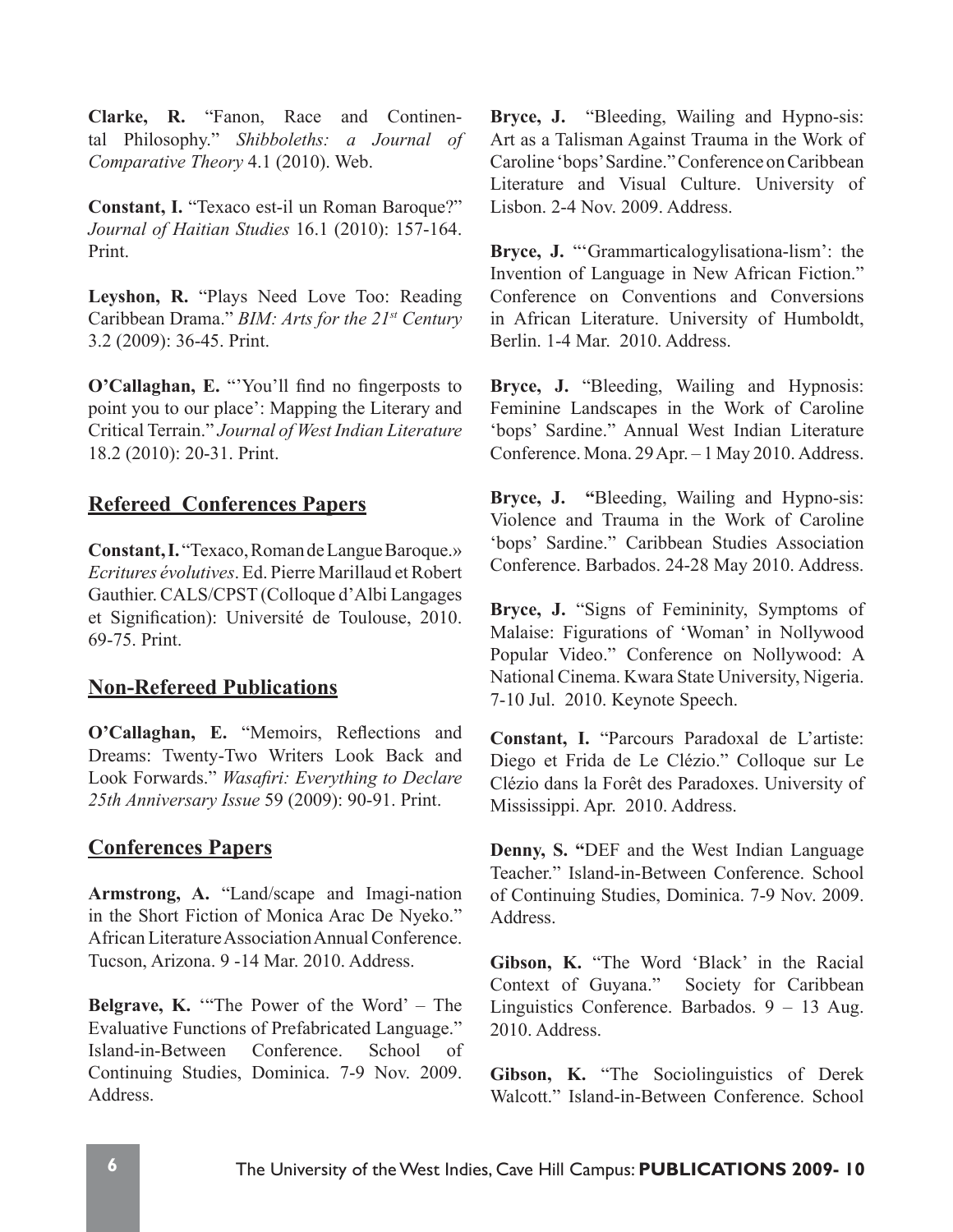of Continuing Studies, Dominica. 7-9 Nov. 2009. Address.

**O'Callaghan, E**. "Proto-PoCo-Eco: Elma Napier's *A Flying Fish Whispered*." 29<sup>th</sup> Annual Conference on West Indian Literature. University of the West Indies. Mona. 29 Apr. - May 2010. Address.

**O'Callaghan, E**. "Marketing Caribbean Landscapes: the Case of William Beckford of Somerley and George Robertson." ACT 22 Going Caribbean International Conference. Centre for Comparative Studies. University of Lisbon. 2 -3 Nov. 2009. Address.

# **Popular Publications/Journalism**

**Bryce, J. "**Bits and Pieces I Picked up and Pocketed." *Chimurenga* 15: *The Curriculum is Everything* (2010): 83-92. Print.

**Bryce, J.** "Peter Abrahams: A View of His Own." *Baobab Journal* 4 (2009): 24–27 Print.

**Bryce, J.** Foreword. *Recalling These Things, Memoir*. By Dame Patricia Symonds. Barbados: n.p, 2009. ix-xi. Print.

**Leyshon, R***. "*Kathleen Drayton: A Tribute." *Daily Nation* 20 Jul. 2009. Print.

# **Seminar Presentations**

Belgrave, K. "The Evaluative Functions of Prefabricated Language in the Writing of Barbadian Journalists." Departmental Seminar Series. Cave Hill, Barbados. March 2010. Address.

**Bryce, J.** "Feature Address at Launch of Mark McWatt's *Journey to Le Repentir*." December 2009. Keynote Speech.

**Bryce, J.** "Feature Address at Launch of Patricia Mohammed's *Imaging the Caribbean: Culture and Visual Translations*." 7 Apr. 2010. Keynote Speech.

**Constant, I.** "Portrait of Le Clézio as Diego and Frida." Department Seminar in Theory and Criticism Seminar. Cave Hill, Barbados. 14 Sep. 2009. Address.

**Isaac, M.** "Language Policy Issues and the Establishment of a Language Commission." St. Lucia Studies Conference 2010. Emancipation Lecture Series. 26 Jul. 2010. Keynote Speech.

# **SCHOOL OF EDUCATION**

# **Refereed Journal Articles**

**Blackman, S.,** and **Maynard D. M.** "In Their Own Words: Exploring the Phenomenological Field of a Sample of Employed Persons Who are Deaf in Barbados. *International Journal of Disability Management Research* 4 (2010): 12-18. Print.

**Blackman, S.** "Learning is hard work and sometimes difficult": What Pupils with Dyslexia Say About the Difficulties They Experience With Learning at Secondary School in Barbados. *Caribbean Curriculum* 16.9 (2009): 1-16. Print.

**Blackman, S.** "Who I Work With is Important: Dyslexic Student's Narratives About the Benefits of Grouping for Instruction in Caribbean Classrooms." *Support for Learning* 25.1 (2010): 4-10. Print.

Ogunkola, B., and **Fayombo, G. A**. "Relationship Between Adolescents' Psychological Resilience and Study Habit in Secondary Schools in Barbados." *Journal of Applied Global Research*  2.4 (2009): 113-121. Print.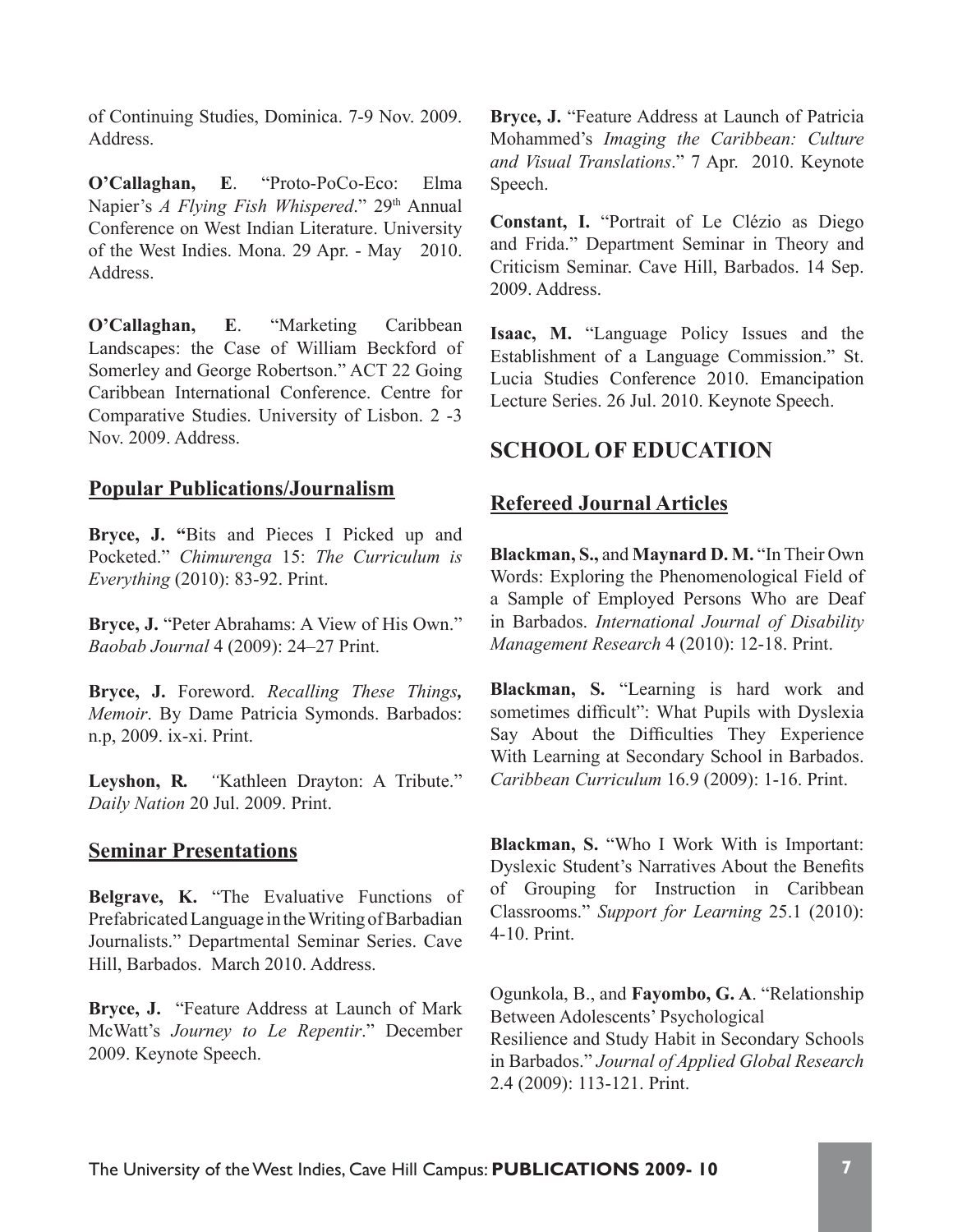Ogunkola, B., and **Fayombo, G. A**. "Investigating the Combined and the Relative Effects of Some Student Related Variables on Science Achievement Among Secondary School Students in Barbados." *European Journal of Scientific Research* 37.3 (2009): 481 – 489. Print.

**Leacock, C. J**. **"**Quality Education for All in the Eastern Caribbean: Rethinking the Curriculum in the Face of Universal Secondary Education." *Journal of Eastern Caribbean Studies* 34.3 (2009): 19–38. Print.

Warrican, S. J., and **Leacock, C. J.** "Performance in the Classroom: An Instrument for Assessing Teachers of Language and Literacy." *Caribbean Journal of Education* 31.2 (2009): 213 – 229. Print.

Blackman, S., and **Maynard D. M.** "In Their Own Words: Exploring the Phenomenological Field of a Sample of Employed Persons Who are Deaf in Barbados." *International Journal of Disability Management Research* 4 (2010): 12-18. Print.

**Maynard, D.,** and Springer-Proverbs, R. "Gender Differences in Characteristics of Barbadian Adolescents' Same-sex Friendships." Caribbean Journal of Psychology *3*.1 (2010): 40-53. Print.

**Maynard, D.,** Campbell, M. H., Devonish, D., Leon, T., Roberti, J. and Emmanuel M. K. "Psychometric Properties and Factorial Structure of the State Trait Anxiety Inventory-Trait Version (STAI-T) in Caribbean University Students*." Journal of Psychology in Africa* 20.1 (2010): 7-12. Print.

Campbell, M. H., Roberti, J. W., **Maynard, D.** and Emmanuel, M. K. "Factorial Structure of Depressive Symptoms in an Anglophone Caribbean University Student Population: Psychometric Properties of the Beck Depression Inventory-II."

*Interamerican Journal of Psychology* 43.3 (2009): 577-585. Print.

Marshall, A., and **Maynard, D.** "Black Female Sexual Identity: The Self Defined." *Souls: A Critical Journal of Black Politics, Culture and Society* 11.3 (2009): 327-336.Web.

Olatoye, R. A., and **Ogunkola, B. J.** "Parental Involvement, Motivation for Examination and Science Achievement of Junior Secondary Schools Students in Ogun State, Nigeria." *Review of Higher Education and Self—Learning (RHESL)*  1.2 (2009): 89– 95. Print.

**Ogunkola, B. J.,** and Olatoye, R. A. **"**Interest in Schooling, Study Habit and Psychological Resilience of Secondary School Students in Barbados, West Indies." *Review of Higher Education and Self—Learning (RHESL)* 2.3(2009): 12– 19. Print.

**Ogunkola, B. J**., and Olatoye, R. A. **"**Relationship between Computer Attitudes and Literacy of Science Teachers in Secondary Schools in Nigeria." *African Research Review – An International Multi – Disciplinary Journal* 3.2 (2009): 263-273. Print.

Olatoye, R. A., and **Ogunkola, B. J. "**Use of Library Resources, Study habit and Science Achievement of Rural and Urban Junior Secondary School Students in Ogun State, Nigeria." *Review of Higher Education and Self–Learning (RHESL)* 2.3 **(**2009): 66–71. Print.

**Ogunkola, B.J.,** and Fayombo, G. A. **"**Relationship Between Adolescents' Psychological Resilience and Study Habit in Secondary Schools in Barbados, West Indies." *Journal of Applied Global Research* 2.4 (2009): 113–121. Print.

**Ogunkola, B.J.,** and Fayombo, G. A. "Investigating the Combined and Relative Effects of some Student - Related Variables on Science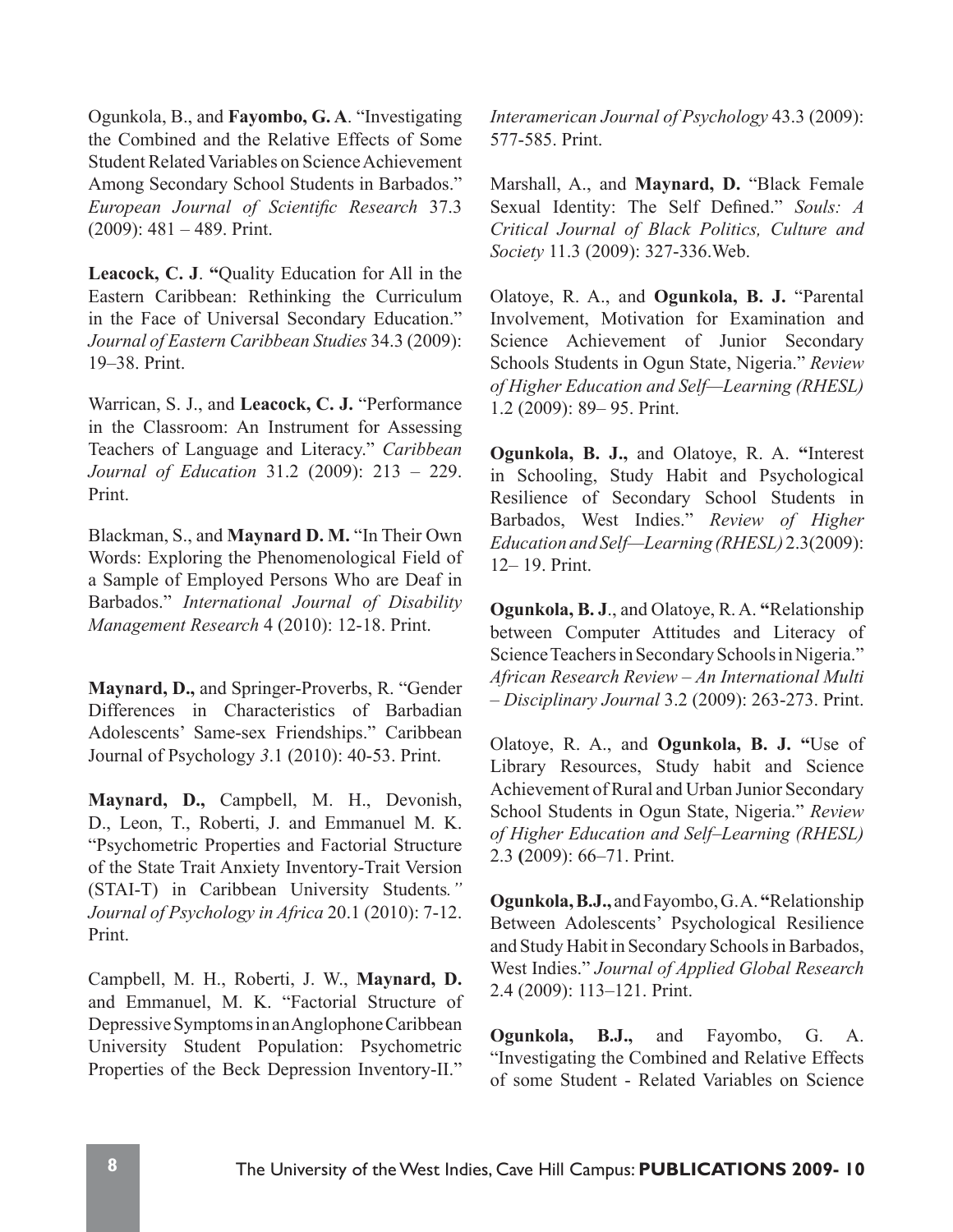Achievement among Secondary School Students in Barbados." *European Journal of Scientific Research* 37.3 (2009): 481–489. Print.

Welsh, J. F., Ross, E. W., and **Vinson, K. D**. "To Discipline and Enforce: Surveillance and Spectacle in State Reform of Higher Education." *New Proposals: Journal of Marxism and Interdisciplinary Inquiry* 3.2 (2009): 25-39. Print.

# **Book Chapters**

**Maynard, D. M**., and Ring, K. "Students' Services and Wellness at the University of the West Indies, Cave Hill Campus, Barbados." *Higher Education in the Caribbean: Research, Challenges and Prospects.* Ed. A. Inenne. Kingston, Jamaica: Educational Research Centre, Department of Educational Studies, University of the West Indies, 2010. 552-579. Print.

**Vinson, K. D.,** Ross, E. W. and Welsh, J. F. "Controlling Images Surveillance, Spectacle, and High-stakes Testing as Social Control." *Education as Enforcement*. 2nd ed. Ed. K. J. Saltman and D. Gabbard. New York: Routledge, 2010. Print.

**Vinson, K. D.,** Ross, E. W. and Wilson, M. B. "The concrete inversion of life': Guy Debord, the Spectacle, and Critical Social Studies Education." *Critical Theories, Radical Pedagogies, and Social Education: Towards New Perspectives for Social Studies Education.* Ed. A. P. DeLeon and E. W. Ross*.* Boston: Sense Publishers, 2010. Print.

### **Refereed Conference Papers**

**Fayombo, G.A.** "Body Image and Social Status as Predictors of Mate selection Among Unmarried University Students in the Caribbean." *XIV European Conference on Developmental Psychology Proceedings, August 18-22, 2009,* 

*Vilnius, Lithuania*. Ed. Rita Zukauskiene. Bologna, Italy: Medimond Publishers, 2010. 529 -534. Print.

# **Technical Reports**

**Blackman, S**., and Maynard, D. Barbados. Ministry of Social Care Constituency Empowerment, Rural and Urban Development (Bureau of Social Policy). *Employing Persons with Disabilities: Perceptions Attitudes and Challenges*. Barbados: Ministry of Social Care Constituency Empowerment, Rural and Urban Development, 2009. Print.

Burnett, A., Tannis, D., Springer-Proverbs, R., and **Obidah, J. E.** Barbados. *The Academic Achievement of Barbados' Public Primary and Secondary Schools 1999-2008: A Comprehensive Report*. Cave Hill, Barbados: UWI Cave Hill Campus Education Evaluation Centre, 2010. Print.

# **ERROL BARROW CENTRE FOR CREATIVE IMAGINATION (EBCCI)**

#### **Books**

Walcott, C. M. Harclyde, ed. "Seven Photographers." Bridgetown, Barbados : Pommecythere Books, 2009.

#### **Refereed Journal Articles**

**Walcott, C. M. Harclyde.** "The Visit." *BIM: Arts for the 21st Century* 3.2 (2009): 70. Print

# **FACULTY OF LAW**

### **Book Chapters**

**Antoine, Rose-Marie.** "Charting a Legal Response to HIV/ AIDS and Work from the Perspective of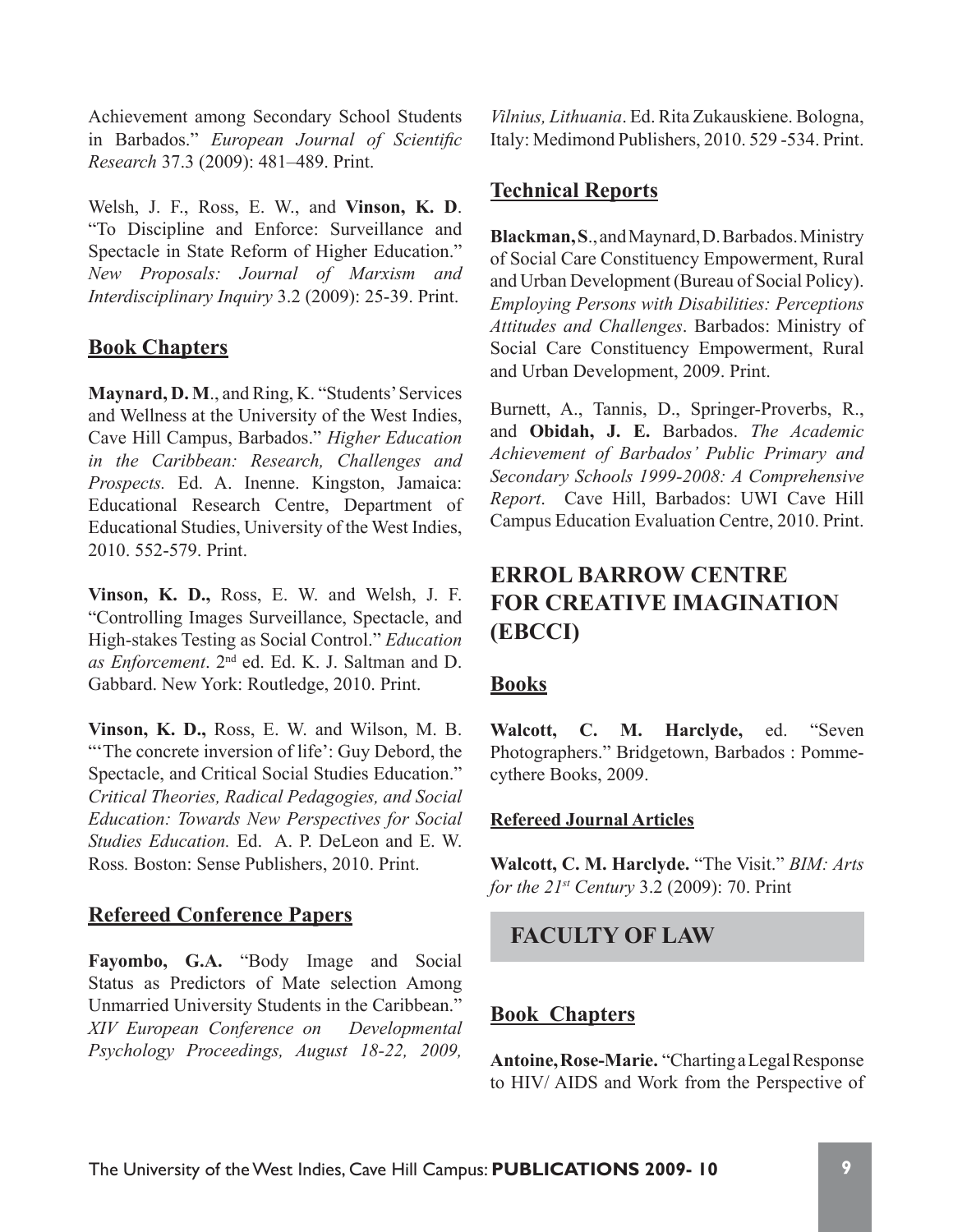Vulnerability." *Risk and Vulnerability Issues in HIV.* Jamaica: Ian Randle Publishers, 2009.

**Antoine, Rose-Marie.** "The Legitimacy of Offshore Financial Law" *International Financial Law – Contemporary Issues.* New York: American Enterprise Institute, 2009.

**Cothesy, Nathalie.** "Enough." Poem published *So Much Things To Say 100 Poets from the First Ten Years of the Calabash International Literary Festival.* Eds. Kwame Dawes and Colin Channer, New York: Akashic Books, 2010.

**Malcolm, Christopher.** "Jamaica." *World Arbitration Reporter.* Eds. L. Mistelis, L. Shore and H. Smit. 2nd ed. London: Juris Publishing, 2010.

**Malcolm, Christopher.** "CARICOM" (with Sir Dennis Byron)." *Encyclopaedia of Public International Law.* Ed. Max Planck. Oxford: OUP, 2010.

**Malcolm, Christopher.** "The Caribbean Court of Justice" (with Sir Dennis Byron)." *Encyclopaedia of Public International Law.* Ed. Max Planck. Oxford: OUP, 2010.

R. Clarke, **T. Robinson,** J. Sealy-Burke, "Gender Analysis of Child Support in the Caribbean: Legal, Socio-economic and Cultural Issues for Consideration." Eds. M. Shivdas and S. Coleman . London: Commonwealth Secretariat, 2010.

### **Refereed Journal Articles**

**Antoine, Rose-Marie.** "New Directions in Public law in the Commonwealth Caribbean –Reflections." *Commonwealth Law Bulletin* 31 (2009): 35

**Berry, David.** "Trinidad Cement Ltd. V. Caribbean Community: Doreen Johnson v. CARICAD: International Decisions." *American Journal of International Law* 103 (2009): 561-67.

**Cothesy, Nathalie.** "Copyright Ownership of Employee Works in Jamaica." *WILJ* 34. 2 (2009): 181.

**Malcolm, Christopher.** "And then there was one – An Overview of the Fifth Summit of the Americas." *Law and Bus. Rev. Am.* 16. 1 (2010): 11-23.

**Robinson, T.** "Rights and Wrongs: Feminist Legal Activism and Violence Against Women in the Caribbean." *Balliol's Rib* (2010): 8 -10.

**Ventose, Eddy.** "Damages for Constitutional Infringements: Compensation and Vindication." *Commonwealth Law Bulletin* 36 (2010): 235.

**Ventose, Eddy.** "Patent Protection for Dosage Regimes Under the European Patent Convention 2000." *Journal of Intellectual Property Law and Practice* 5. 7 (2010): 474-476.

**Ventose, Eddy.** "Protecting Legitimate Expectations in Barbados Public Law." *WILJ* 34. 2 (2010): 117.

**Ventose, Eddy and Natalie Corthesy.** "Protecting Personality Rights in the Commonwealth Caribbean." *Journal of Intellectual Property Law and Practice* 4. 12 (2009): 904-912.

**Ventose, Eddy.** "Search and you will find: Google AdWords and Trade Mark Protection." *Journal of Intellectual Property Law and Practice* 5. 2 (2010): 74-77.

**Ventose, Eddy.** "The Enlarged Board of Appeal Rules on the Scope of the Exclusion from Patent Protection for Methods for Treatment of the Human Animal Body by Surgery." *Journal of Intellectual Property Law and Practice* 5. 6 (2010): 393-396.

**Ventose, Eddy.** "The House of Lords Clarifies "Biogen Insufficiency." *SCRIPTed* – *A Journal of Law, Technology & Society* 6.3 (2009): 718-728.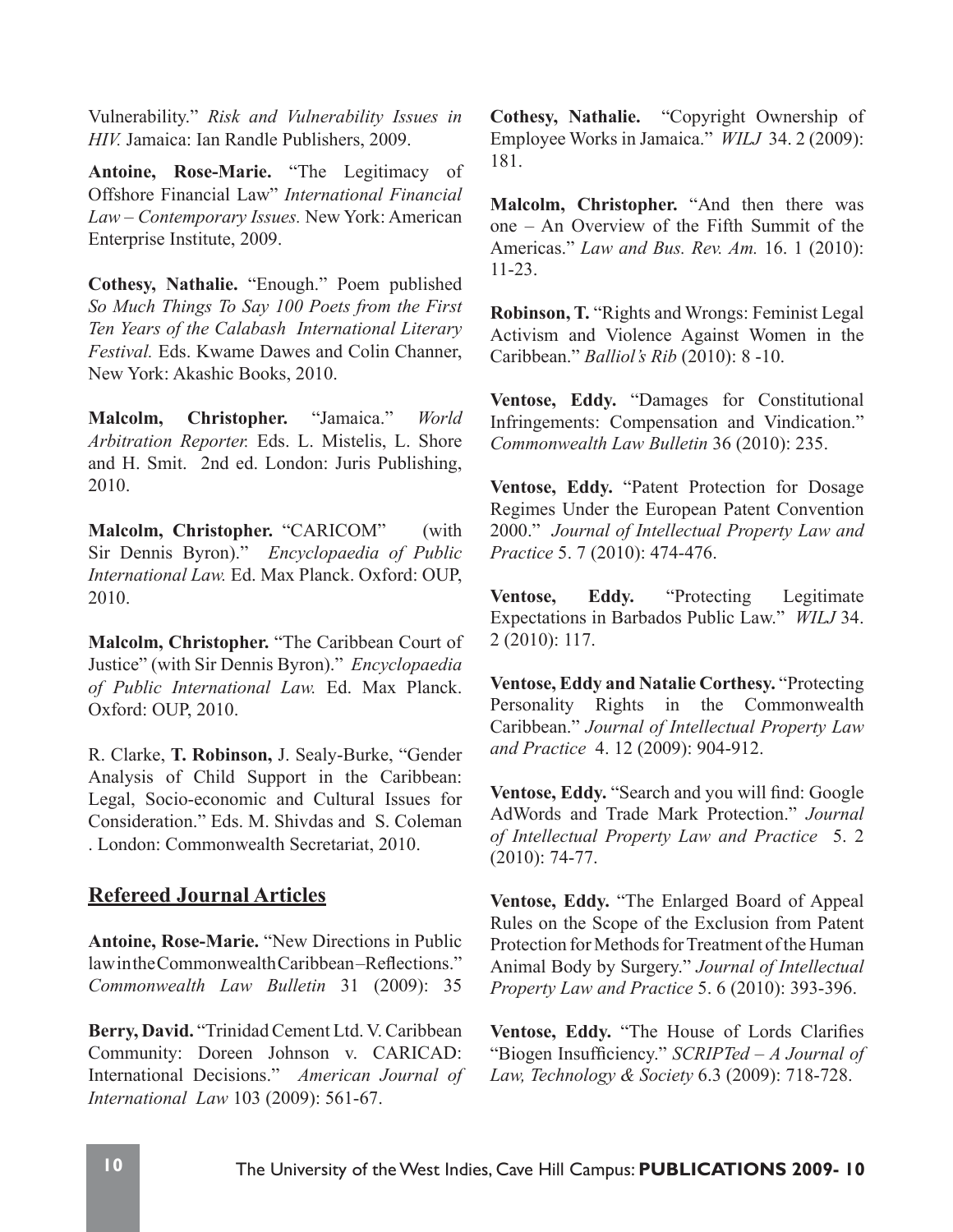# **FACULTY OF MEDICAL SCIENCES**

# **Book Chapters**

**Savolainen H.** "Thorax-vammat (Chest injuries)." *Kirurgia (Textbook of Surgery).* 2nd Edition. Ed. P. Roberts, E. Alhava and K. Hockerstedt. Helsinki, Finland: Leppäniemi A. Duodecim Publishing, 2010. 159-171. Print.

# **Refereed Journal Articles**

Morgan, M., **Peter O. Adams, P. T. Seed, R. Jones.** "Ethnicity and Attitudes to Deceased Kidney Donation: A Survey in Barbados and Comparison with White British and Black Caribbean Respondents in South London (UK)." *BMC Public Health* 10.266 (2010): 266. Print.

**Adams, Peter O.** and Anne O. Carter. "Feasibility of a Population Based Survey on HIV Prevalence in Barbados, and Population Preference for Sample Identification Method." *The Open AIDS Journal* 4 (2010): 84-87. Print.

**Campbell, M. H.,** J. W. Roberti, D. M. Maynard, M. K. Emmanuel. "Factorial Structure of Depressive Symptoms in an Anglophone Caribbean University Student Population: Psychometric Properties of the Beck Depression Inventory-II." *Interamerican Journal of Psychology* 43.3 (2009): 577-85. Print.

Maynard, D. M., **M. H. Campbell,** D. Devonish, M. K. Emmanuel, J. W. Roberti, T. Leon. "Trait Anxiety in the Caribbean Context: Psychometric Properties and Factorial Structure of the STAI-T in Barbadian University Students." *Journal of Psychology in Africa* 20.1 (2010): 7-12. Print.

Campbell, M. H., J. W. Roberti, D. M. Maynard, **M. K. Emmanuel.** "Factorial Structure of Depressive Symptoms in an Anglophone Caribbean University Student Population: Psychometric Properties of the Beck Depression Inventory-II." *Interamerican Journal of Psychology* 43.3 (2009): 577-85. Print.

Maynard, D.M., M.H. Campbell, D. Devonish, **M.K. Emmanuel,** J.W. Roberti, T. Leon. "Trait Anxiety in the Caribbean Context: Psychometric Properties and Factorial Structure of the STAI-T in Barbadian University Students." Journal of *Psychology in Africa* 20.1 (2010): 7-12. Print.

**Gibbons, Denham C.** "The Hypnotic Eye." *West Indian Medical Journal* 59.13 (2010): 16. Print.

Burgess, P., P. Gaskin, **R. Jonnalagadda,** and M. O'Shea. "Coexistence of Colonic Carcinoma, Renal Cell Carcinoma and Gastrointestinal Stromal Tumour : A Case Report." *International Journal of Surgery Case Reports* 1.2 (2010): 16- 18. Print.

**Jones, Jerome K.,** Laura Gill, Mario John, Maria Goddard, Ian R. Hambleton.

" Outcome Analysis of Surgery for Blount Disease." *Journal of Pediatric Orthopaedics* 29.7 (2009): 730-35. Print.

**Kumar A.,** G. Kumari, R. Carter, C. Douglin. "Attitude of Secondary School Children Towards People with HIV/AIDS: An Insight into the Stigma and Discrimination Problem in the English Speaking Caribbean. *International Public Health Journal* 1.2 (2009): 81-87. Print.

Reid, S.D., **A.L. Nielsen,** and R. Reddock. "Changes in HIV Needs Identified by the National AIDS Hotline of Trinidad and Tobago." *Pan American Journal of Public Health* 81.2 (2010): 93-102. Print.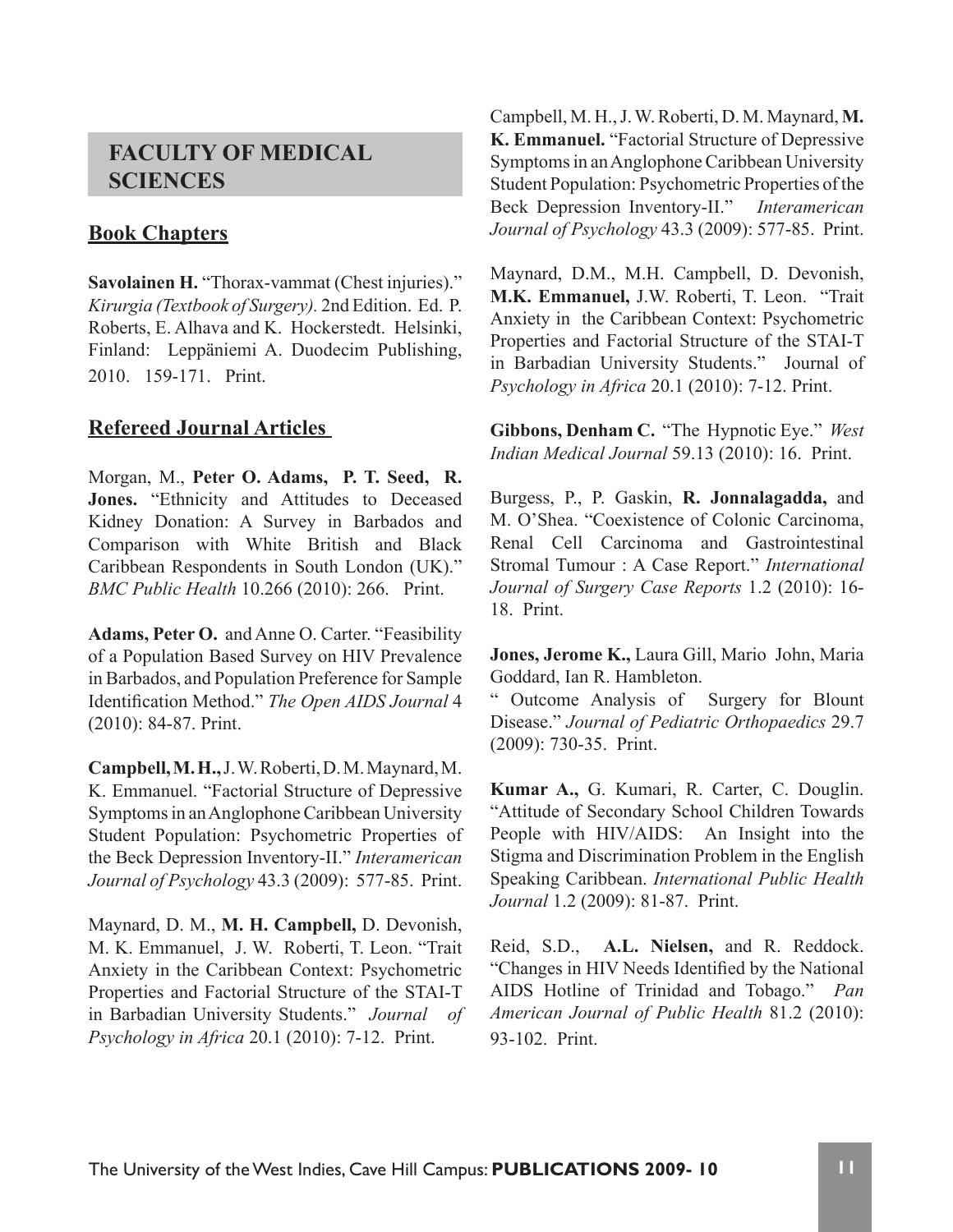**Savolainen H.** "Comment on "Endovascular Treatment of Profunda Femoris Artery Obstructive Disease: Nonsense or Useful Tool in Selected Cases?" *European Journal of Vascular and Endovascular Surgery* 39.4 (2010): 515-16. Print.

**Savolainen H.** P. Berdat, B. Meier, M. Kupari. "Laakari Potilaana – Koronaaritauti (Management of Coronary Heart Disease)." *Finnish Medical Journal* 23 (2010): 2118-123. Print.

Li J, **Savolainen H.,** Q. Tan, S. Zheng. "Orthotopic Testicular Transplantation in Mice." *Reproduction*  139 (2010): 447-52. Print.

**Savolainen H.,** B. Meier, and P. Berdat. "Perintotekijoita ei Voi Taysin Haivyttaa (The Effect of Genes Will not Disappear)." *Finnish Medical Journal* 34 (2010): 2658. Print.

**Savolainen H.,** J. Novak, F. Dick, M.K. Widmer, T. Carrel, J. Schmidli, B. Meier. "Prevention of Rupture of Abdominal Aortic Aneurysm." *Scandanavian Journal of Surgery* 99 (2010): 217-20. Print.

**Savolainen H.** "Suullisten Tenttien Paluu – Toivottavasti! (Return of Oral Examinations)." *Nuori Laakari (Young Doctor)* 47 (2010): 35-36. Print.

**Savolainen H.** "Koulutusta Ja Ajankayttoa (Training and Use of Time)." *Nuori Laakari (Young Doctor)* 47 (2010): 36 -37. Print.

#### **Published Abstracts**

**Adams, Peter O.** and Anne O. Carter. "Diabetes and Hypertension Guidelines and the Barbadian Primary Health Care Practitioner: Knowledge, Attitudes, Practices and Barriers." *BMC Family Practice* 11 (2010): 96. Print.

Brown, R., N. Brathwaite, **M. H. Campbell,**  M. K. Emmanuel, P.S. Gaskin. "The Attitudes of Medical Practitioners Towards Patients with Mental Illness in Barbados." *West Indian Medical Journal*, 59.2 (2010): 24-5. Print.

Brathwaite, J.E.M., M.K. Emmanuel, **M. H. Campbell,** P. S. Gaskin. "The Prevalence of Depression in District Hospitals of Barbados." *West Indian Medical Journal,* 59.2 (2010): 32. Print.

Brown, R., N. Brathwaite, M.H. Campbell, **M. K. Emmanuel** and P.S. Gaskin. "The Attitudes of Medical Practitioners Towards Patients with Mental Illness in Barbados." *West Indian Medical Journal,* 59.2 (2010): 24-5. Print.

Brathwaite, J.E.M., **M. K Emmanuel,** M. Campbell, P.S. Gaskin. "The Prevalence of Geriatric Depression in the District Hospitals of Barbados." *West Indian Medical Journal,* 59.2 (2010): 32. Print.

**Nielsen, A.L.,** E.P. Mohammed. "Using Discrete Event Simulation to Predict the Need for Renal Replacement Therapy Resources." ERA-EDTA 2010 Congress, Munich, Germany. June 25-28, 2010. *NDTplus* 3.3 (June 2010): iii303 – iii547. Print.

### **Non-Refereed Publications**

**Rosin, RD.** "Perspectives in Surgery" *International Journal of Surgery* 7.6 (2009): 487. Print

**Rosin, RD.** "Perspectives in Surgery" *International Journal of Surgery* 8.1-5 (2010. Print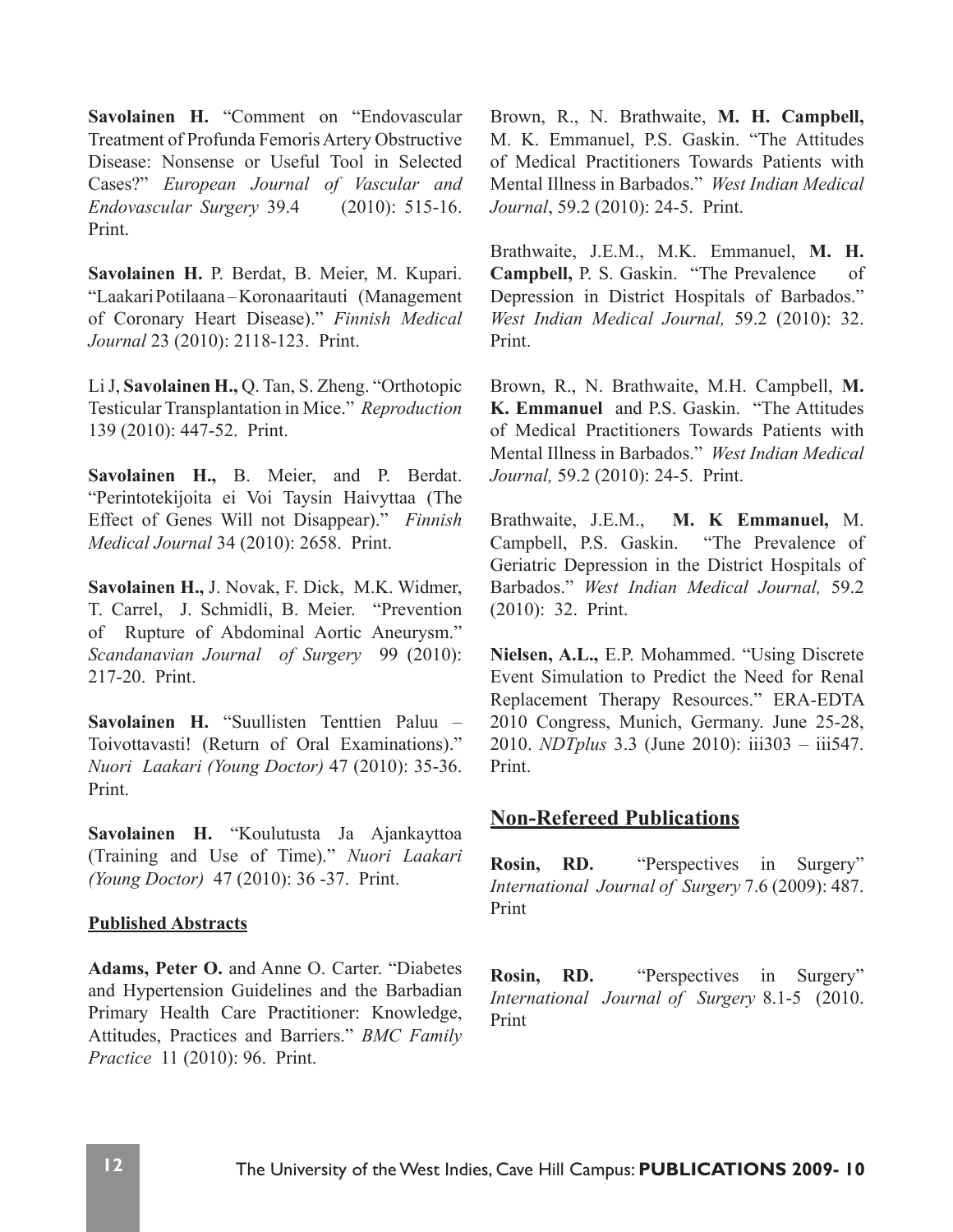Agha R and R. D. Rosin. "Is There a Need for a Journal of Case Reports", International Journal of Surgery 8.5 (2010): 330 -332. Print

# **Technical Reports**

**Campbell, M. H.** "Protecting Persons with HIV: Research Ethics are Important." Barbados National HIV Commission Research Committee E-Zine. 2010 . Print

**Morris, E.** "A Draft Policy, Strategy and Management Framework for an Implementation Plan for the Development of Primary Health Care in Barbados." The Ministry of Health Planning Unit. 2009. Print

**St. John. M. A.,** K. Mascoll and I. Waterman. "Further Reduction in Mother to Child Transmission of HIV in Barbados, Following Intervention with HAART." NHAC Research Symposium UWI, Cave Hill. 2009. Print

# **Conference Papers**

Kandamaran Krishnamurthy, Anders L. Nielsen, **Marquita Gittens-St. Hilaire,** Alok Kumar. "Hantavirus Infection Among Children Hospitalized for Febrile Illness in Barbados." 55th Annual Council and Scientific Meeting, Caribbean Health Research Council Conference. Trinidad and Tobago. April 21-24, 2010. Print

### **Posters**

Browne, C., C. N. Greave, K. Krishnamurthy, **A. L. Nielsen,** A. Kumar. "Acute Gastroenteritis Among Children in Barbados that Required Hospitalization: Epidemiological, Clinical and Microbiological Characteristics." Poster presented at the 55th Annual Caribbean Health Research Council Conference. Trinidad and Tobago. April 21-24, 2010. *West Indian Medical Journal* 59.2 (2010): 40. Print

Emmanuel, M.K.<sup>1</sup>, A Neilson<sup>1</sup>, P.S. Gaskin<sup>1</sup>, M.H. Campbell1, H Thani<sup>2</sup>. "Non-fatal Self-Harm in Barbados 2007-2009." Poster presented at the 13th European Symposium on Suicide and Suicidal Behaviour, Rome, Italy. September 1-4, 2010. Also presented at the UWI Medical Alumni Association 10th International Medical Conference. Bridgetown, Barbados. November 17 – 20, 2010. Print

**Gaskin, Pamela S**., *<sup>1</sup>* Pamela Lai, *<sup>2</sup>*Devon Guy *<sup>2</sup>* , JaDon Knight, *<sup>1</sup>* Anders Nielsen 1. "Interventions on Reduced Screen Time: Not the Best Bang for Your Buck in Barbados: Findings from a Pilot Study Among Pre-Adolescent Barbadian Children". Poster presented at the 28th Annual Scientific Meeting of the *Obesity* Society, San Diego, California. October 8 -12, 2010. Obesity 18.2 (2010): S26. Print

Krishnamurthy, K., **A. L. Nielsen**, M. Gittens-St Hill and A. Kumar. "Hantavirus Infection Among Children Hospitalized for Febrile Illness in Barbados. The 55th Annual Caribbean Health Research Council Conference. Trinidad and Tobago. April 21-24, 2010. *West Indian Medical Journal* 59.2 (2010): 39. Print

# **CHRONIC DISEASE RESEARCH CENTRE (CDRC)**

# **Refereed Journal Articles**

Kawashima, Y., K. Pfafferott , J. Frater , P. Matthews, R. Payne, M. Addo, H. Gatanaga, M. Fujiwara, A. Hachiya, H. Koizumi, N. Kuse, S. Oka, A. Duda, A. Prendergast, H. Crawford, A. Leslie, Z. Brumme, C. Brumme, T. Allen, C. Brander, R. Kaslow, J. Tang, E. Hunter, S. Allen, J. Mulenga, **S. Branch,** T. Roach, M. John, S.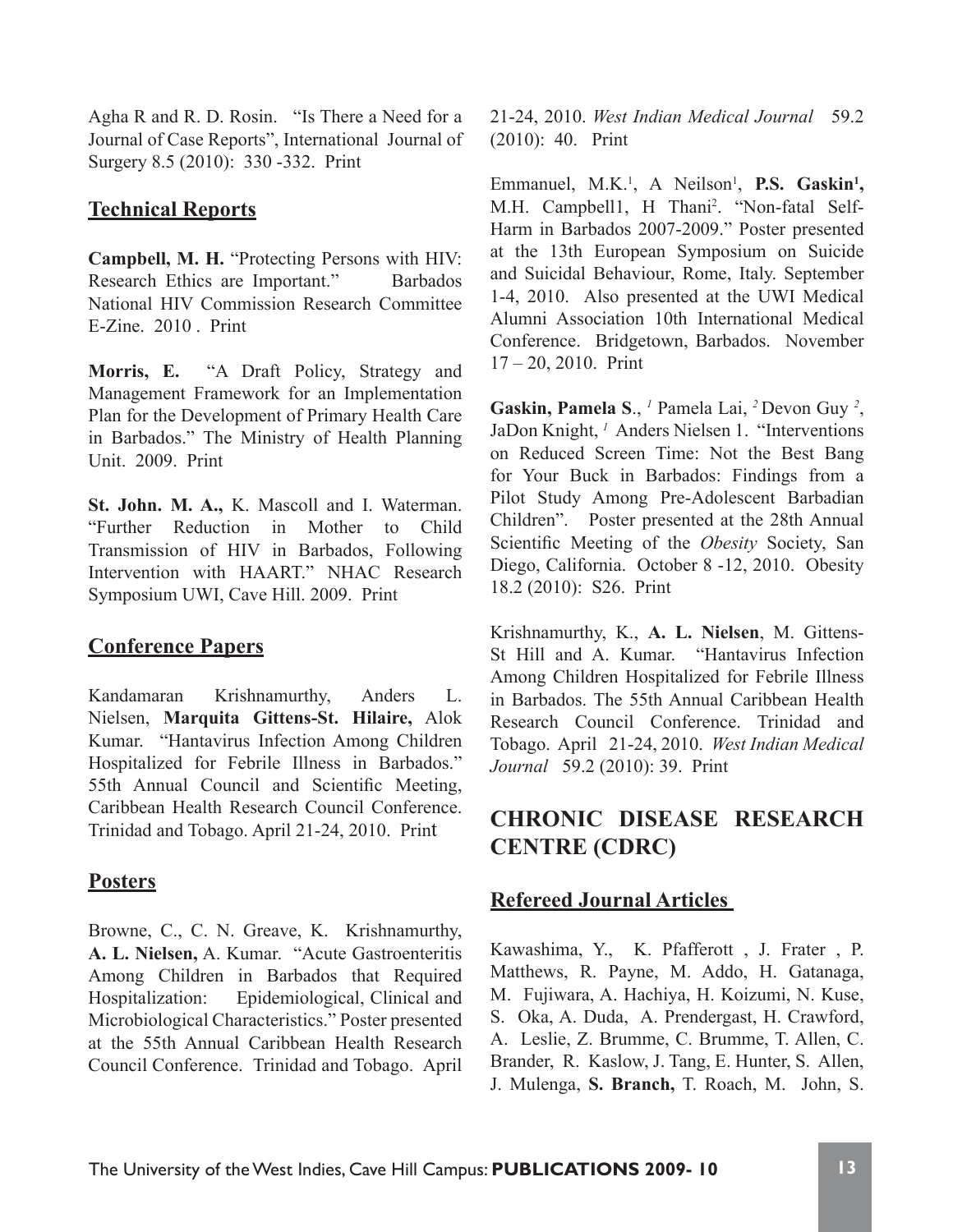Mallal, A. Ogwu, R. Shapiro, J. G. Prado , S. Fidler, J. Weber, O. G. Pybus, P. Klenerman, T. Ndung'u, R. Phillips, D. Heckerman, P. R. Harrigan, B. D. Walker, M. Takiguchi, P. Goulder. "Adaptation of HIV-1 to Human Leukocyte Antigen Class I." *Nature* 458.7328 (2009): 641-5. Print.

**Hambleton, I. R.,** R. Jonnalagadda, C.R. Davis, H.S. Fraser, N. Chaturvedi, **A.J. Hennis.** "All-Cause Mortality After Diabetes-Related Amputation in Barbados: A Prospective Case-Control Study." *Diabetes Care* 32.2 (2009): 306- 7. Print.

Tennant, I., R. Augier, A. Crawford-Sykes, **I. R. Hambleton,** M. Win Tha, H. Harding. "Anesthetic Morbidity in a Developing Country: A Prospective Cross-Sectional Study from Jamaica." *West Indian Medical Journal* 58.5 (2009): 452-9. Print.

Everett, D., K. Baisely, R. McNerney, **I. R. Hambleton,** T. Chirwa, D. Ross, J. Changalucha , D. Watson-Jones, H. Helmby, D. Dunne, D. Mabey, R. Hayes. "Association of Schistosomiasis and Malaria Infection With False Positive HIV Test Results in an African Adolescent Population." *Journal of Clinical Microbiology* 48.5 (2010): 1570-5. Print.

Marshall, M.L., R.S. Bucks, A.M. Hogan, **I. R. Hambleton**, C. Deane, D. Goss, S. Height, M. Dick, F. Kirkham, D. Rees. "Auto-Adjusting Positive Airways Pressure in Children With Sickle Cell Anemia: Results of a Phase I Randomized Controlled Trial." *Haematologica* 94.7 (2009): 1006-10. Print.

Baisley, K., J. Changalucha, H. Weiss, K. Mugeye, D. Everett, **I. R. Hambleton,** P. Hay, D. Ross, C. Tanton, T. Chirwa, R. Hayes, D. Watson-Jones. "Bacterial Vaginosis in Female Facility Workers in North-Western Tanzania: Prevalence and Risk Factors." *Sexually Transmitted Infection* 85.5 (2009): 370-5. Print

Serjeant, G.R., B.E. Serjeant, K .P. Mason, **I. R. Hambleton,** C. Fisher, D.R. Higgs. "The Changing Face of Homozygous Sickle Cell Disease: 10 Patients Over 60 Years". *International Journal of Laboratory Hematology* 31.6 (2009): 585-96. Print

Creary, L. E., C. A. McKenzie, S. Menzel, N.A. Hanchard, V. Taylor, **I. R. Hambleton,** T. D. Spector, T. E. Forrester, S. L. Thein. "Ethnic Differences in F Cell Levels in Jamaica: A Potential Tool for Identifying New Genetic Loci Controlling Fetal Haemoglobin." *British Journal of Haematology* 144.6 (2009): 954-60. Print.

Granado, M.N., **I. R. Hambleton,** A. J. Hennis, A. M. C. Rose. "Identifying Breast Cancer Screening Barriers Among Barbadian Women." West Indies Medical Journal (Suppl) 59.S2 (2010): 23. Print.

Belgrave, N. R. S., **I. R. Hambleton,** A. J. Hennis, A. M. C. Rose. " Investigation of the Number of Acute Cardiac Events Admitted to the Queen Elizabeth Hospital, Barbados, 2003-2007." *West Indies Medical Journal (Suppl)* 59.S2 (2010): 16. Print.

Watson-Jones, D., K. Baisley, M. Rusizoka, C. Tanton, K. Mugeye, H. A. Weiss, J. Changalucha, T. Clayton, **I. R. Hambleton,** D. Ross, R. Hayes. "Measurement and Predictors of Adherence in a Trial of HSV Suppressive Therapy in Tanzania." *Contemporary Clinical Trials* 30.6 (2009): 504- 12. Print.

Vallely, A., **I. R. Hambleton,** S. Kasindi, L. Knight, T. Chirwa, D. Everett et al. "Microbicides Development Programme, Tanzania: Are Women Who Work in Bars, Guesthouses and Similar Facilities a Suitable Study Population for Clinical Trials of Vaginal Microbicides in Africa?" *PLoS One* 5.5 (2010): e10661. Print.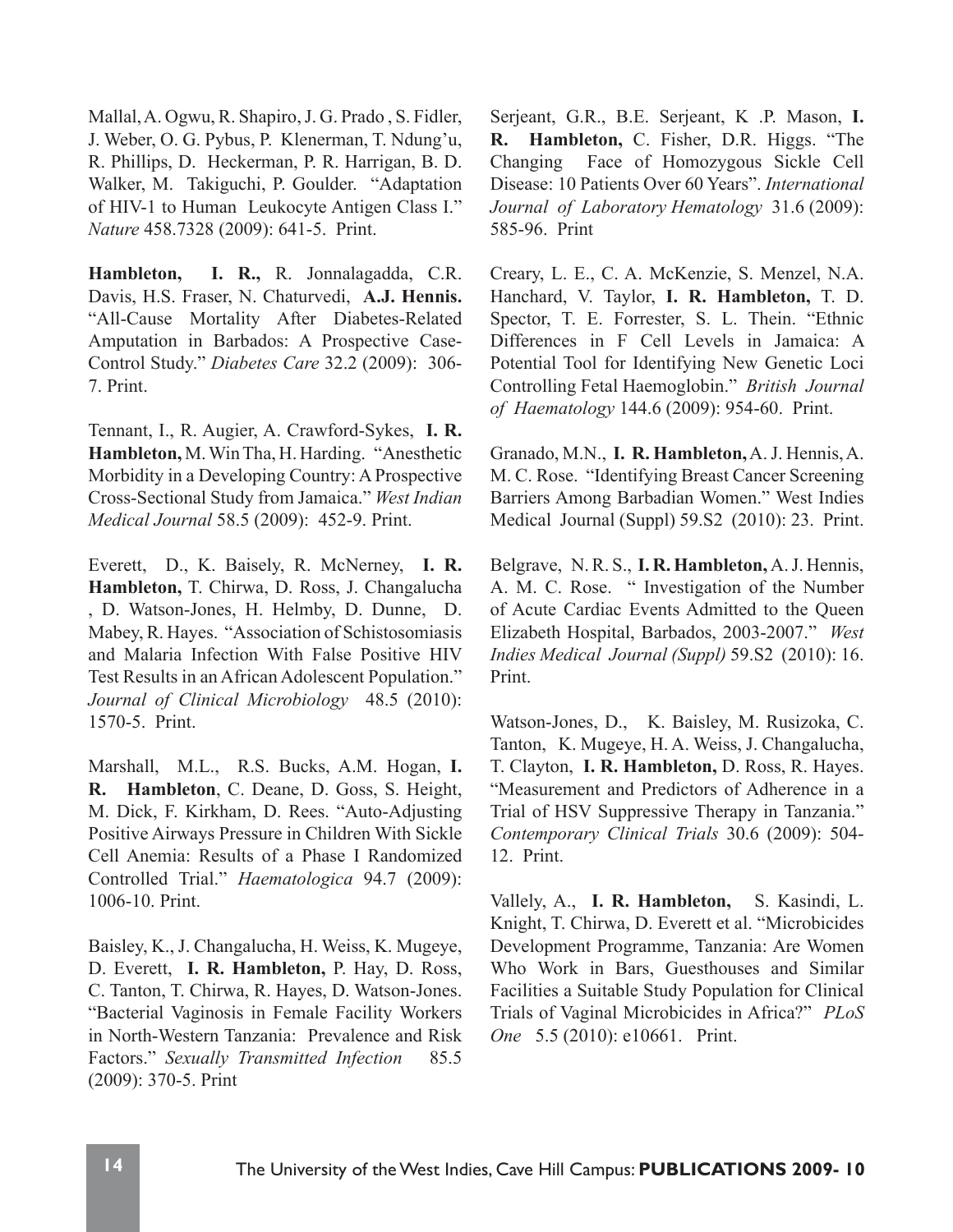Jones, J. K., L. Gill, M. John, M. Goddard, **I. R. Hambleton.** "Outcome Analysis of Surgery for Blount Disease." *Journal of Pediatric Orthopaedics* 29.7 (2009): 730-5. Print.

McKenzie C., N. Hanchard, R. Harding, **I. R. Hambleton,** B. Modell. "Rate of Change of Sickle Allele Frequency May be Influenced by Total Fertility Rate: A Sesquicentenary Reflection on Human Micro-Evolution." *British Journal of Haematology* 147.4 (2009): 582-3. Print.

Simms-Stewart, D., M. Thame, A. Heman-Keens, **I. R. Hambleton,** G. R. Serjeant. "Retained Placenta : A Complication of Pregnancy in Homozygous Sickle Cell Disease." *Obstetrics & Gynecology* 114.4 (2009): 825-8. Print.

Nemesure B., S. Y. Wu, **I. R. Hambleton,** M. C. Leske, **A. J. Hennis,** Barbados National Cancer Study Group. "Risk Factors for Breast Cancer in a Black Population: The Barbados National Cancer Study." *International Journal of Cancer* 124.1 (2009): 174-9. Print.

Pakseresht, M., S. Sharma, X. Cao, **R. Harris,** C. Caberto, L.R. Wilkens, **A.J. Hennis,** S.Y. Wu, B. Nemesure, M.C. Leske. "Validation of a Quantitative FFQ for the Barbados National Cancer Study." *Public Health Nutrition* 15 (2010): 1-9. Print

Nemesure B., S. Y. Wu, **A. J. Hennis,** M.C. Leske. Barbados National Cancer Study Group. "Body Size and Breast Cancer in a Black Population : The Barbados National Cancer Study." *Cancer Causes Control* 20.3 (2009): 387-94. Print.

**Hennis A. J., I. R. Hambleton,** S. Y. Wu, M. C. Leske, B. Nemesure. Barbados National Cancer Study Group. "Breast Cancer Incidence and Mortality in a Caribbean Population: Comparisons with African-Americans." *International Journal of Cancer* 124.2 (2009): 429-33. Print.

Jiao, X., Z. Yang, X. Yang, Y. Chen, Z. Tong, C. Zhao, J. Zeng, H. Chen, D. Gibbs, X. Sun, B. Li, W.S. Wakins,C. Meyer, X. Wang, D. Kasuga, M. Bedell, E. Pearson, R.N. Weinreb, M.C. Leske, **A. J. Hennis,** A. DeWan, B. Nemesure, L.B. Jorde, J. Hoh, J.F. Hejtmancik, K. Zhang. "Common Variants on Chromosome 2 and Risk of Primary Open-Angle Glaucoma in the Afro-Caribbean Population of Barbados." *Proceedings of the National Academy of Sciences of the U S A* 106.40 (2009): 17105-10 Print.

Smeeton, N. C., D. O. Corbin, **A. J. Hennis, I. R. Hambleton**, H. S. Fraser, C. D. Wolfe, P. U. Heuschmann. "A Comparison of Acute and Long-Term Management of Stroke Patients in Barbados and South London." *Cerebrovascular Diseases* 27.4 (2009): 328-35. Print.

Smeeton ,N. C., D.O. Corbin, **A. J. Hennis, I. R. Hambleton,** H. S. Fraser, C. D. Wolfe, P. U. Heuschmann. "Differences in Risk Factors Between Black Caribbean Patients With Stroke in Barbados and South London." *Stroke* 40.2 (2009): 640-3. Print.

**Hennis, A. J.** HAPO Study Cooperative Research Group. "Hyperglycaemia and Adverse Pregnancy Outcome (HAPO) Study: Associations With Maternal Body Mass Index." *BJOG 117* (2010): 575–84. Print.

**Hennis, A. J.** The HAPO Study Cooperative Research Group. "Hyperglycemia and Adverse Pregnancy Outcome (HAPO) Study: Associations with Neonatal Anthropometrics." *Diabetes* 58 (2009): 453–59. Print.

**Hennis, A. J.** HAPO Study Cooperative Research Group. "The Hyperglycemia and Adverse Pregnancy Outcome (HAPO) Study: Preeclampsia." *American Journal of Obstetrics and Gynecology* 202.3 (2010): 255. e1-7. Print.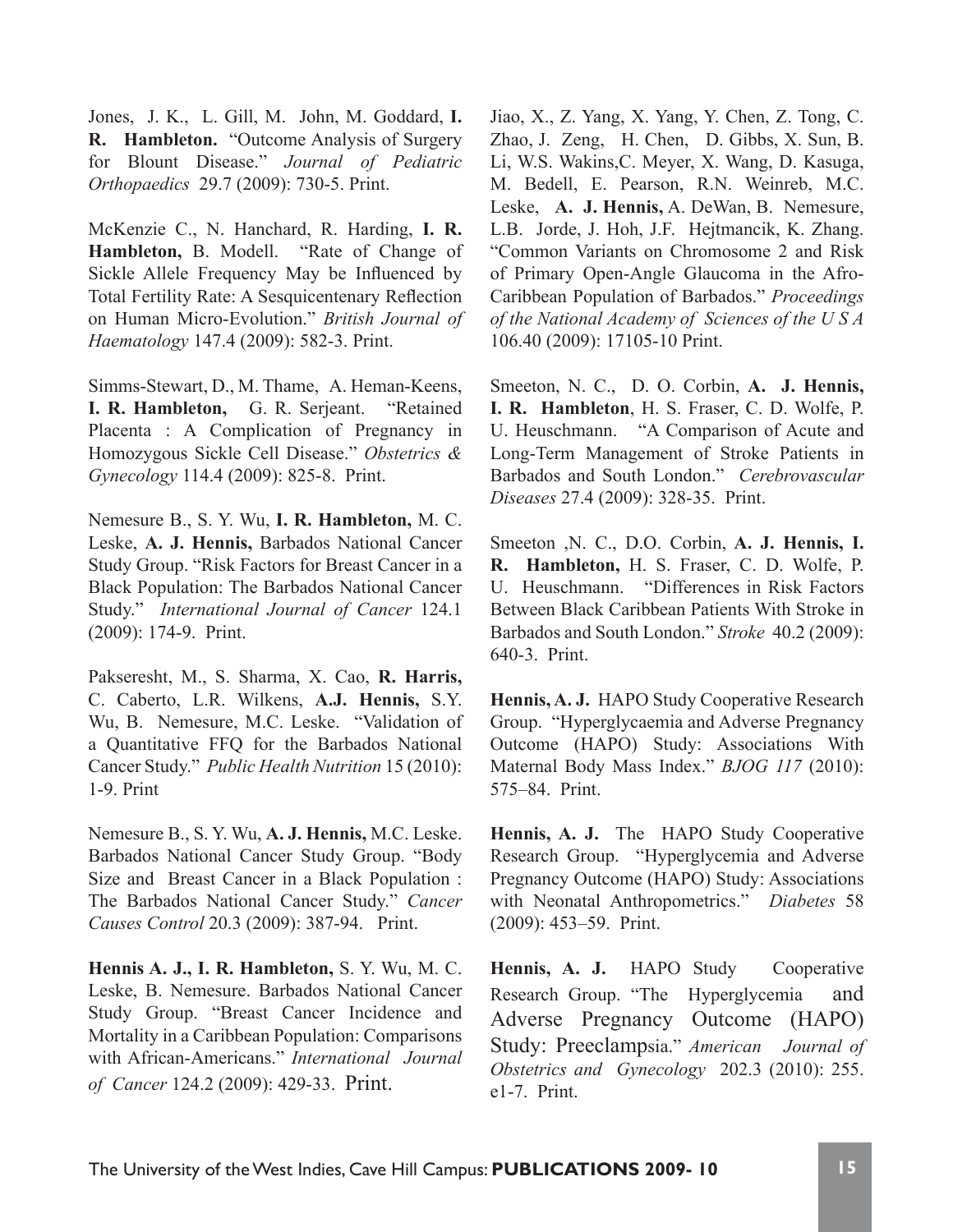**Hennis, A. J** ., S. Y. Wu, B. Nemesure, L. Hyman, A. P. Schachat, M. C. Leske . Barbados Eye Studies Group. "Nine-Year Incidence of Visual Impairment in the Barbados Eye Studies." *Ophthalmology* 116.8 (2009): 1461-8. Print.

Brown, J.E., A.W.J. Toler, R.E. Kramer, **R. C. Landis.** "The Anti-Inflammatory Effect of Aprotinin: A Meta-Analysis." *Journal of Extra Corporeal Technology* 41 ( 2009): 79-86.

Philippidis, P., T. Athanasiou, I. Nadra, H., Ashrafian, H., D. O. Haskard, **R. C. Landis,**  K.M. Taylor. "Anti-Inflammatory Haemoglobin Scavenging Monocytes are Induced Following Coronary Artery Bypass Surgery." *European Journal of Cardiothorac Surgery* 37 (2010): 1360-66 Print.

**Landis, R. C.,** J. E Arrowsmith, R. A Baker, F. De Somer, W.B. Dobkowski, J.E. Ellis, F. Falter, G. Fisher, J. H. Hammon,R. A. Jonas, R. S. Kramer, D.S. Likosky, F.P. Milsom, J.M. Murkin, M. Poullis, D. A. Stump, E. D. Verrier, K. Walley, S. Westaby. "Consensus Statement: Minimal Criteria for Reporting the Systemic Inflammatory Response to Cardiopulmonary Bypass." *Heart Surgery Forum* 13 (2010): E116-23. Print.

Boyle, J.J., H.A. Harrington, K. Elderfield, J. Stark, **R. C. Landis,** D.O. Haskard. "Coronary Intraplaque Hemorrhage Evokes a Novel Atheroprotective Macrophage Phenotype" American Journal of Pathology 194 (2009): 1097-1108. Print.

**Landis, R. C.,** B. J. Evans, N. Chaturvedi, D. O. Haskard, "Persistence of Tumour Necrosis Factor (TNF) Alpha in Diabetic Wounds." (Research Letter). *Diabetologia* 53 (2010): 1537-38. Print.

Desai, P.H., D. Kurian, N. Thirumavalavan, S.P. Desai, P. Ziu, M. Grant, C. White, **R. C. Landis,** R.S. Poston. "A Randomized Clinical Trial Investigating the Relationship Between Aprotinin and Hypercoagulability in Off-Pump Coronary Surgery." *Anesthesia and Analgesia* 109 (2009): 1387-94. Print.

Landis, R. C. "Redefining the Systemic Inflammatory Response." *Seminars in Cardiothoracic and Vascular Anesthesia* 13 (2009): 87-94. Print.

**Quimby, K. R., A. R. Greenidge,** A. Harris, **R. C. Landis.** "Phenotypic Commitment of Monocytes Towards a Protective Hemoglobin Scavenging Phenotype  $(CD14^{pos}CD163^{high}HLA-DR^{low})$ Following Cardiopulmonary Bypass." *Cytometry B Clin Cytom*. 74B (2010): 357-360. Print.

**Quimby K. R, A. R. Greenidge A. J. Hennis,**  D. K. Harrison, **R. C. Landis.** "Tumor Necrosis Factor Receptor Associated Periodic Syndrome P46L and Bilateral Amputation in Diabetes." *Rheumatology* 49.12 (2010): 2454-55. Print.

**Rose, A. M. C.,** S. Gerstl, P. Boisier, M. El-Hadj, F. Sidikou, S. Djibo, D. Caugant, P.J. Guerin, S. Chanteau. "Field Evaluation of 2 Rapid Diagnostic Tests for Neisseria Meningitidis Serogroup A During the 2006 Outbreak in Niger." *PLoS One* 4.10 (2009): e7326. Print.

**Rose, A. M. C.,** J. Mueller, S. Gerstl, B. Lafourcade-Njanpop, A. L. Page, P. Nicolas R. Ouédraogo Traoré, D. A. Caugant, P. J. Guerin. "Which Test to Use for Epidemic Meningococcal Meningitis Strain Identification in the Meningitis Belt? Evaluation of CSF Diagnostic Tests During an Urban Neisseria Meningitidis Serogroup A Outbreak in Burkina Faso, 2007." *PLoS One* 5.6 (2010): e11086. Print.

# **Technical Reports**

**Hambleton, I. R.** "Do Results From the Caribbean Advanced Proficiency Examination (CAPE) Part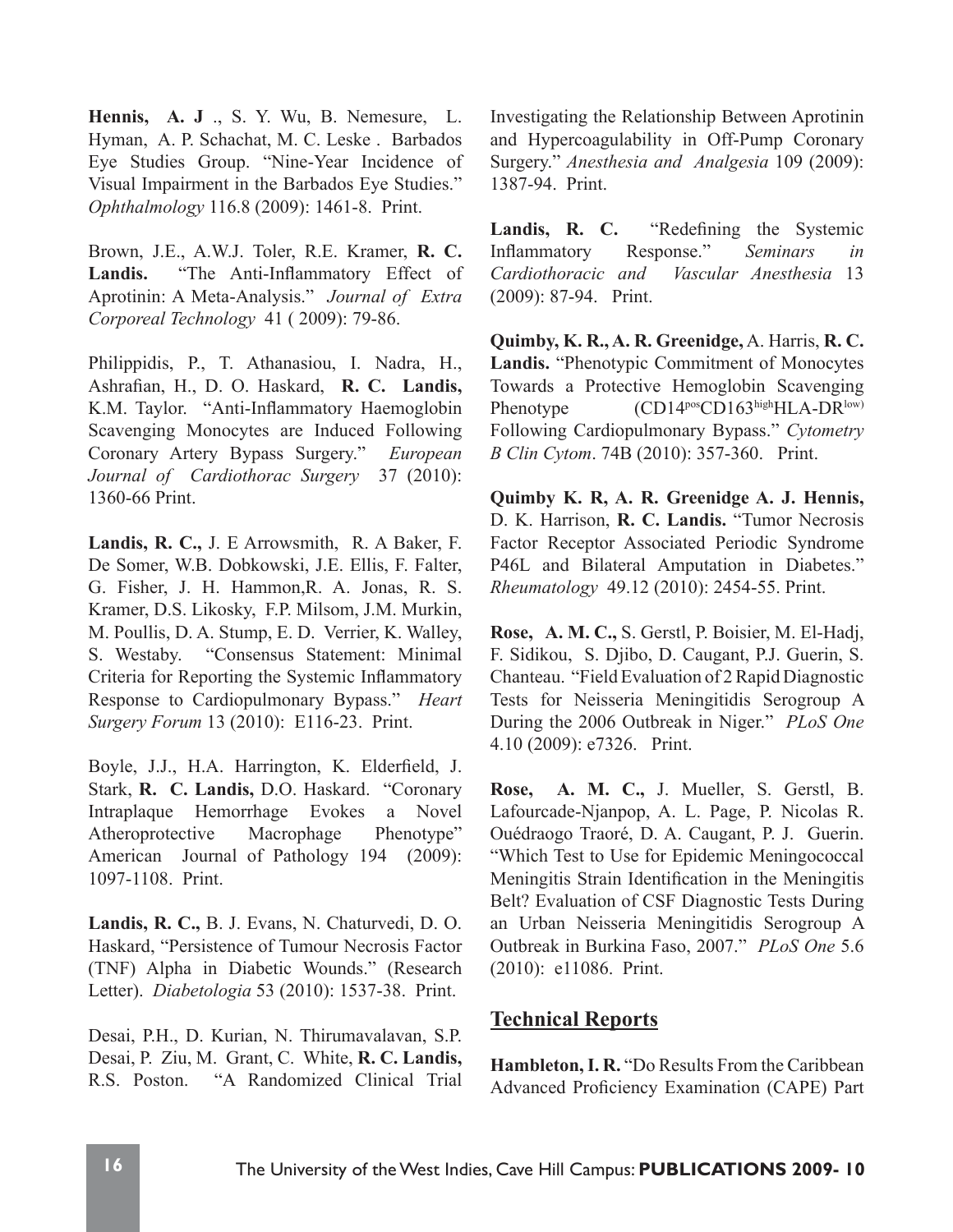I Predict Results Attained on CAPE Part II?" Prepared for the Caribbean Examination Council (CXC) and the Faculty of Medical Sciences, Cave Hill Campus. 2009. Print.

Jeyaseelan, S., **I. R. Hambleton.** "Human Resources for Health (HRH) in Barbados." Prepared for the Pan-American Health Organization. Washington, DC. 2009. Print.

Jeyaseelan, S., **I. R. Hambleton**. "Human Resources for Health (HRH) in the Eastern Caribbean: Dominica, Grenada, St. Lucia, and St. Vincent." Prepared for the Pan-American Health Organization. Washington, DC. 2010. Print.

LeFranc, E., **Hambleton, I. R.,** Atkinson U. "Social Marginalization Among Adolescents and Youth in the Caribbean: Cause for Concern? " CHRC News: Newsletter of the Caribbean Health Research Council. 13 (2009). Print.

**Rose, A. M. C., I. R. Hambleton, L. Craig, A. J. Hennis,** T. Hassell. Ed. "Report of the Caribbean Chronic Disease Conference: "A Healthy Caribbean 2008: A Wellness Revolution Conference." Chronic Disease Research Centre Technical Report 001, Bridgetown. 2009. Print.

**Landis, R. C., I. R. Hambleton, A. M. C. Rose, A. J. Hennis.** "Scientific Review Report, Quinquennial Review (2006 – 2010)." Chronic Disease Research Centre, Tropical Medicine Research Institute, The University of the West Indies. 2010. Print.

# **Newspaper Article**

**Greenidge, André.** "HIV – It's not a death sentence."(6 part series). Nation Newspaper 26 Nov. – 1 Dec. 2009. Print.

# **Conference Papers**

**Flower, C.** "Narrowing the Gap in the Treatment and Study of SLE Worldwide." 9th International Congress on SLE. Vancouver, British Columbia. June 24 -27, 2010. Print.

**Flower, C.** "Systemic Sclerosis in Barbados." 1st Caribbean Rheumatology Meeting. Martinique. May15-16, 2010. Print.

Belgrave, N.R.S., **I. R. Hambleton, A. J. Hennis, A. M. C. Rose.** " Investigation of the Number of Acute Cardiac Events Admitted to the Queen Elizabeth Hospital, Barbados, 2003-2007." Caribbean Health Research Council, 55th Annual Council and Scientific Meeting, Trinidad and Tobago. April 21 – 24, 2010. Print.

Granado, M. N., **I. R. Hambleton, A. J. Hennis A.M.C. Rose.** "Identifying Breast Cancer Screening Barriers Among Barbadian Women." Caribbean Health Research Council, 55th Annual Council and Scientific Meeting, Trinidad and Tobago. April 21 – 24, 2010. Print.

Drakes, N., C. Perks, **I. R. Hambleton,** A. Kumar, **K. Quimby,** R. Patel, L. Soriano, C. Clarke, **R.C. Landis.** "Transactional and Inter-Generational Sex with Older Men (TIGSex Survey): A Survey Among Barbadian Girls Aged 15-19." 7th CCAS HIV/AIDS Workshop. Barbados. August 22– 27, 2010. Print.

**Harewood, R.** "Setting up the Barbados National Cancer Registry." 10th Annual Professor E.R. Walrond Scientific Symposium. [Barbados]. July 2010. Print.

**Hennis A. J.** "The Barbados National Registry for Chronic Non-Communicable Disease." CARMEN Meeting, Lima, Peru. September 2009. Print.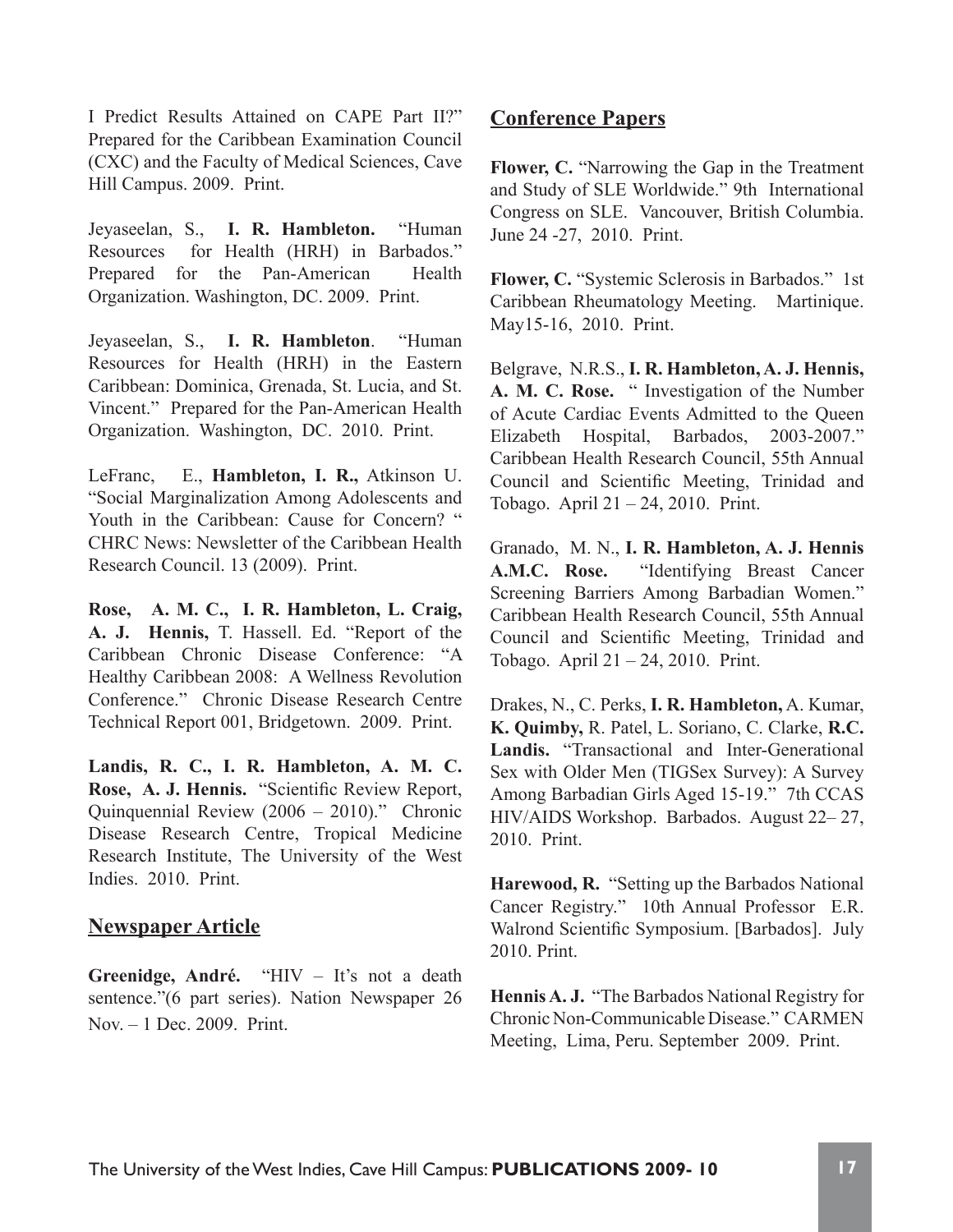**Hennis A. J.** "Keynote Speech to the Annual Meeting of the Association of Consultant Physicians of Jamaica." Kingston, Jamaica. September 2009. Print.

**Hennis A. J.** "Presentations on (i) A Regional Surveillance System for CNCDs and (ii) CNCD Surveillance in Barbados at the CVD-NCD." Surveillance in the Americas Workshop. February 2009. Print.

**Quimby, K. R., A. Greenidge, R. C. Landis.**  "Diabetes, Obesity and Traps. " 9th Annual Professor E. R. Walrond Symposium. Barbados. July 17, 2009. Print.

**Rose, A. M. C., G. Pitts, I. R. Hambleton, A. J. Hennis.** "Disaster Preparedness: Cardiovascular Disease (CVD) in Barbados." 25th Caribbean Cardiology Conference. Montego Bay, Jamaica. July 21 -24, 2010. Print.

# **FACULTY OF PURE AND APPLIED SCIENCES**

# **DEPARTMENT OF BIOLOGICAL AND CHEMICAL SCIENCES**

### **Books and Book Chapters**

**Alleyne, A. T.** *Characterization of Yam Anthracnose Phytotoxins. Germany:* VDM Verlag, 2009.

**Badenock, J. C.** "Radical Reactions of Indole." *Topics in Heterocyclic Chemistry.* Ed. G. Gribble, G. Germany: Springer Berlin / Heidelberg, 2010.

**Chinnery, L.**, J. Glasgow, M. Jones, and G. Jones. *Biology for CSEC - A Skills-based Course.*  Cambridge: Cambridge University Press, 2010.

**Lopez, F. B. and L. Chinnery.** "Work of the Sports Agronomy Team (SAT) for Cricket World Cup 2007." *Sports Event Management – The Caribbean Experience.* Eds.L. Jordan, B. Tyson, C. Hayle, and D. Truly. London: Ashgate Publishing Group: 2010.

Van Dam, R. and **J. A. Horrocks,** eds. *Marine Turtles in the Caribbean. Special Issue.* Marine Turtle Newsletter 127. 37 2010.

**Popuri, Srinivasa R.** *Polymer Membrane Pervaporation and Biosorption of Metal Ions.*  Germany: VDM Publications, 2010

Lead, J.L. and **E. L. Smith,** eds. *Environmental and Human Health Effects of Nanomaterials,*  London: Blackwell Publishing, 2009.

# **Refereed Journal Articles**

**Garner-O'Neale, Leah D.,** Terry L. Meek, and Brian G. Patrick. "The Phantom Atom Approach: An Extension of the Revised Lewis-Langmuir Atomic Charge Equation to the Treatment of Anions." *Journal of Molecular Structure (THEOCHEM)* 916 (2009): 91-93.

Leighton, P.A., **J.A. Horrocks** and D.L. Kramer. "How Depth Alters Detection and Capture of Buried Prey: Exploitation of Sea Turtle Eggs by Nest Predators." *Behavioral Ecology* 20 (2009): 1299-1306.

Leighton, P.A., **J.A. Horrocks,** and D.L. Kramer. "Conservation and the Scarecrow Effect: Can Human Activity Benefit Threatened Species by Displacing Predators?" *Biological Conservation*  143 (2010): 2156-2163.

Browne, D.C., **J.A. Horrocks** and F. A. Abreu-Grobois. "Population Subdivision in Hawksbill Turtles Nesting on Barbados, West Indies, Determined from Mitochondrial DNA Control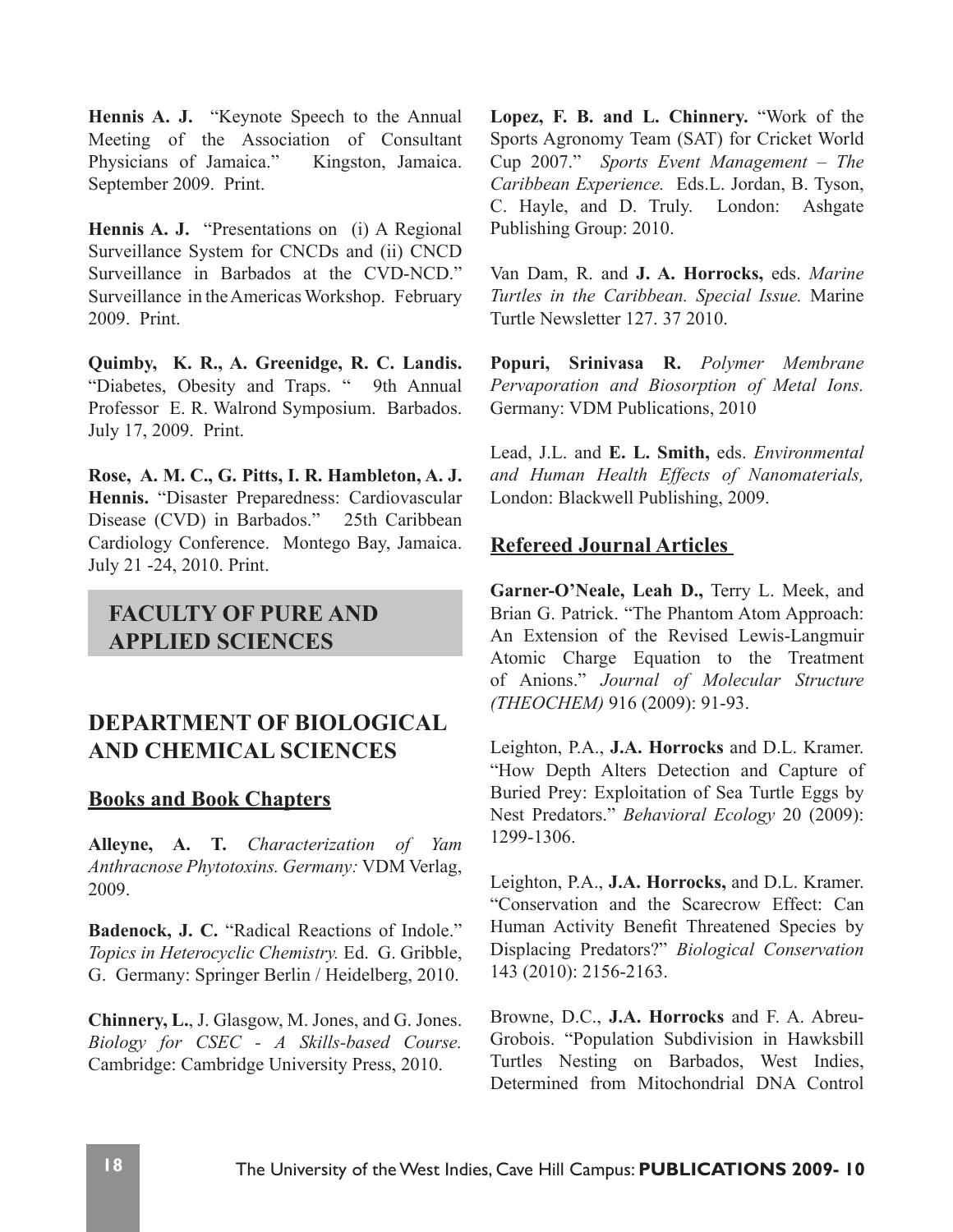Region Sequences." *Conservation Genetics* 11  $(2010): 1541 - 1546.$ 

**Kulikov, S. M.** and J. Wiltshire. "Bromoxynil and Pentachlorophenol Acidity Constants in Watermethanol." Media *Int. J. Chem.* Sci 8. 1 (2010): 1-8.

**Kulikov, S. M.** and A. Simmons. "Extraction of Pentachlorophenol, Dichlorobenzene and Phenol from Water-methanol Media." *Int. J. Chem.* Sci 8. 2 (2010): 721-723.

Nicolas, C. G., M. Frenette, **M. C. Lavoie.**  "Mannose Phosphotransferase Systems Defective *Streptococcus Salivarius* Mutants Show Reduce Sensitivity to Mutacins I-T9 and R-3B." *Can. J. Microbiol.* 56 (2010): 692-696..

Nicolas, C. G., G. LaPointe, **M. C. Lavoie.**  "Comparative Antimicrobial Activity of Two New Mutacins." *West Indian Med*. J. 9 supp 2. 41 (2010): 1-6.

**McDowell, S. A. C.,** and A. J. Thakkar. "A Simple Model of Hydrogen Bonding with Particular Application to Trends in Hydrogen-bonded Dimers." *International Journal of Quantum Chemistry* 110 (2010): 1506-1513.

**McDowell, S. A. C.** and A. D. Buckingham. "Cooperative and Diminutive Hydrogen Bonding in Y…HCN…HCN and NCH…Y…HCN Trimers." *Journal of Chemical Physics* 132. 064303 (2010):1-5.

**McDowell, S. A. C.** "Halogen and Hydrogen Bonding to the Br atom in Complexes of FBr." *Journal of Chemical Physics* 132. 044312 (2010): 1-6.

Lee, Ching H., Lee, **Srinivasa R. Popuri,** Li-Wen Tang. "A Study on the Recycling of Scrap Integrated Circuits by Leaching." *Waste Management Research* doi:10.1177/0734242X10380995.

# **Conference Papers**

**Chinnery, L.E.** and **F. B. Lopez.** "Surface Hardness in Relation to Slope on Cricket Pitches in the Caribbean." *Proceedings of STARSS 2: Science, Technology and Research in Sport Surfaces - 2nd International Conference of the SportSURF NetworK.* Eds. P.R. Fleming and S.E. Forrester . Leistershire: Loughborough University, 2010.

**Lopez, F.B.** and **L. E. Chinnery.** "Quantitative Assessment of Cricket Outfields in the Caribbean Region." *Proceedings of STARSS 2: Science, Technology and Research in Sport Surfaces - 2nd International Conference of the SportSURF NetworK.* Eds. P.R. Fleming and S.E. Forrester. Leicestershire: Loughborough University, 2010.

# **Non-Refereed Publications**

**Fields, A.** and **J. A. Horrocks.** "An Annotated Checklist of the Herpetofauna of Barbados." *Journal of the Barbados Museum and Historical Society* 55 (2009): 263-283.

King, R., **F. Lopez,** J. Chandler, and **L. Chinnery.**  "Shade Netting as a Soil Surface Cover for the Establishment of Bermuda Grass (variety Princess-77)," *Proceedings of the 45th Annual Meeting of the Caribbean Food Crops Society.*  Port of Spain: Caribbean Food Crop Society, 2009. 145-152.

Krueger, B. and **J. A. Horrocks.** "Studying Hawksbills Where They Live," *The State of the World's Sea Turtles* IV (2009): 28-29.

**Lopez, F. B.,** and **L. Chinnery.** "A Survey of Grounds-keeping Practices and Needs for Cricket Fields in Barbados." *Proceedings of the International Congress on Tropical Agriculture.*  St. Augustine, Trinidad: UWI, 2008. 135-143.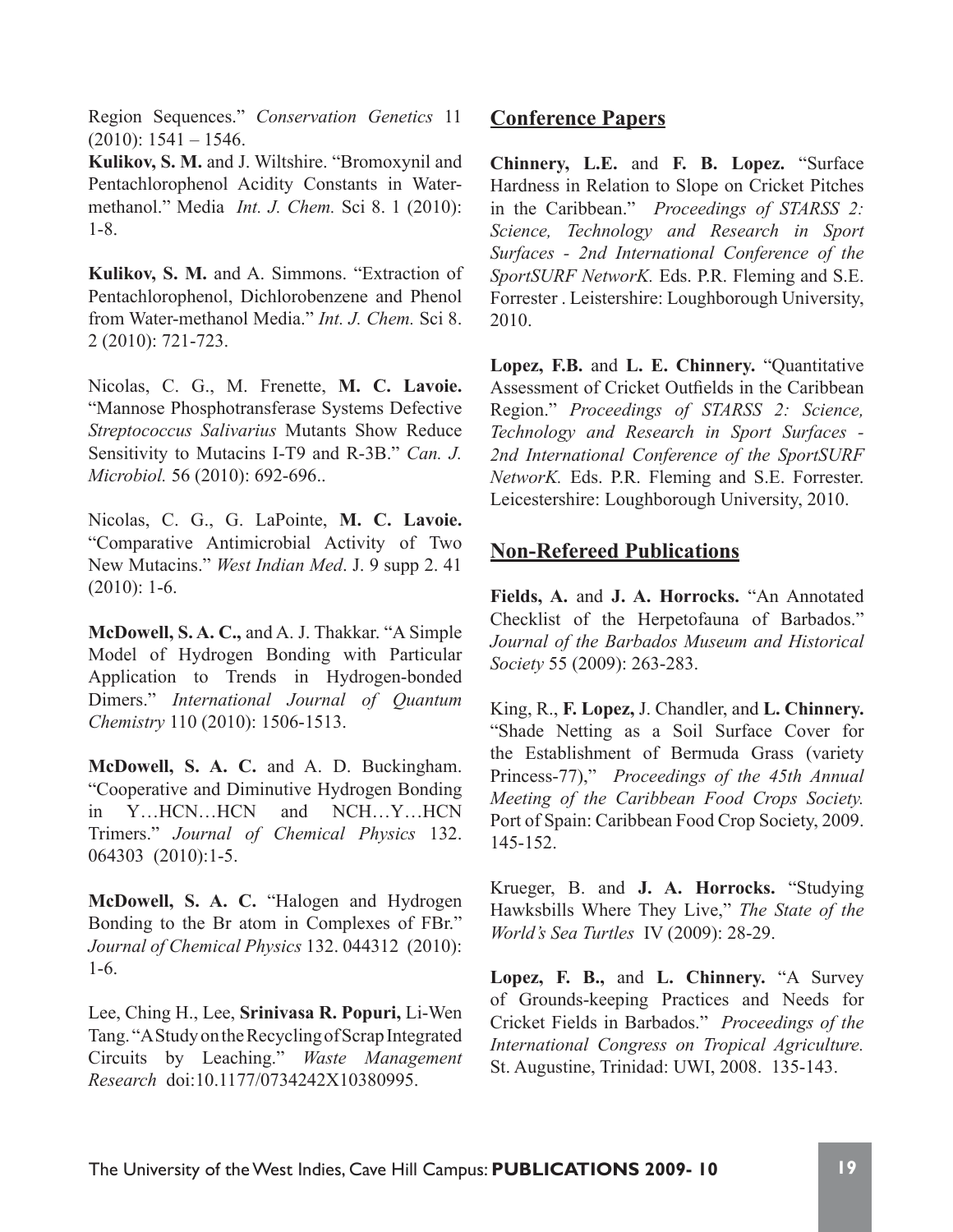# **Technical Reports**

Varela-Acevedo, E., K.L. Eckert, S.A. Eckert, G. Cambers and **J. A. Horrocks**. "Sea Turtle Nesting Beach Characterization Manual." *Examining the Effects of Changing Coastline Processes on Hawksbill Sea Turtle (Eretmochelys imbricata) Nesting Habitat, Master's Project.* Beaufort, NC: Duke University, 2009. 46-97.

Knowles, J.E., K. L. Eckert and **J. A. Horrocks.**  "In the Spotlight: An Assessment of Beachfront Lighting at Four Hotels in Barbados, with Recommendations for Reducing Threats to Sea Turtles." Wider Caribbean Sea Turtle Conservation Network (WIDECAST) Technical Report 12. 2009.

# **COMPUTER SCIENCE, MATHS AND PHYSICS**

#### **Book Chapters**

Hanzo, L., **Y. Akhtman,** M. Jiang and L. Wang. *MIMO-OFDM Turbo-Transceivers for LTE, WIFI and WIMAX.* New York: IEEE Press-John Wiley, 2010.

#### **Refereed Journal Articles**

**Akhtman, Y.,** and L. Hanzo. "Power Versus Bandwidth Efficiency in Wireless Communications: From Economic Sustainability to Green Radio." *China Communications* 7. 2 (2010): 6-15.

**Akhtman, Y.** and L. Hanzo. "Heterogeneous Networking: An Enabling Paradigm for Ubiquitous Wireless Communications." *Proceedings of the IEEE* 98. 2 (2010):135-138.

**Ahktman, Y.,** and L. Hanzo. " Closed-Form Approximation of MIMO Capacity." Electronics Letter, 45. 1 (2009): 68-69.

Sahai, A., R. Antoine and **P. Chami.** "A Two Phase Iterative Algorithm for Improved Approximation by Szasz Operator Using Statistical Perspective." *Journal of Mathematical Research* 2. 2 (2010): 123-127.

**Sing, B.** "Non-unimodularity, Actes des Rencontres du" *CIRM* 1. 1 (2009): 69-74.

Abbasi, R., **S. Seunarine** et al., "Measurement of the Anisotropy of Cosmic Ray Arrival Directions with IceCube: The IceCube Collaboration." *Astrophysics Journal* 718. 1 (2010): 194.

Abbasi, R., **S. Seunarine** et al. "The Energy Spectrum of Atmospheric Neutrinos between 2 and 200 TeV with the AMANDA-II Detector: The IceCube Collaboration." *Astroparticle Physics Journal* 34. 48 (2010).

Abbasi, R., **S. Seunarine** et al. "Calibration and Charac- terization of the IceCube Photomultiplier Tube: The IceCube Collaboration." *Nuclear Instruments and Methods,* A 618. 139 (2010).

Abbasi, R., **S. Seunarine** et al. "Extending the Search for Neutrino Point Sources with IceCube Above the Horizon: The IceCube Collaboration." *Physics Review Letters* 103. 221102 (2009).

Abbasi, R., **S. Seunarine**. "Limits on a Muon Flux from Kaluza-Klein Dark Matter Annihilations in the Sun from the IceCube 22-String Detector: The IceCube Collaboration." *Physics Review D* 81 057101 (2010).

Abbasi, R., **S. Seunarine** et al. "Measurement of Sound Speed vs Depth in South Pole Ice for Neutrino Astronomy: The IceCube Collaboration."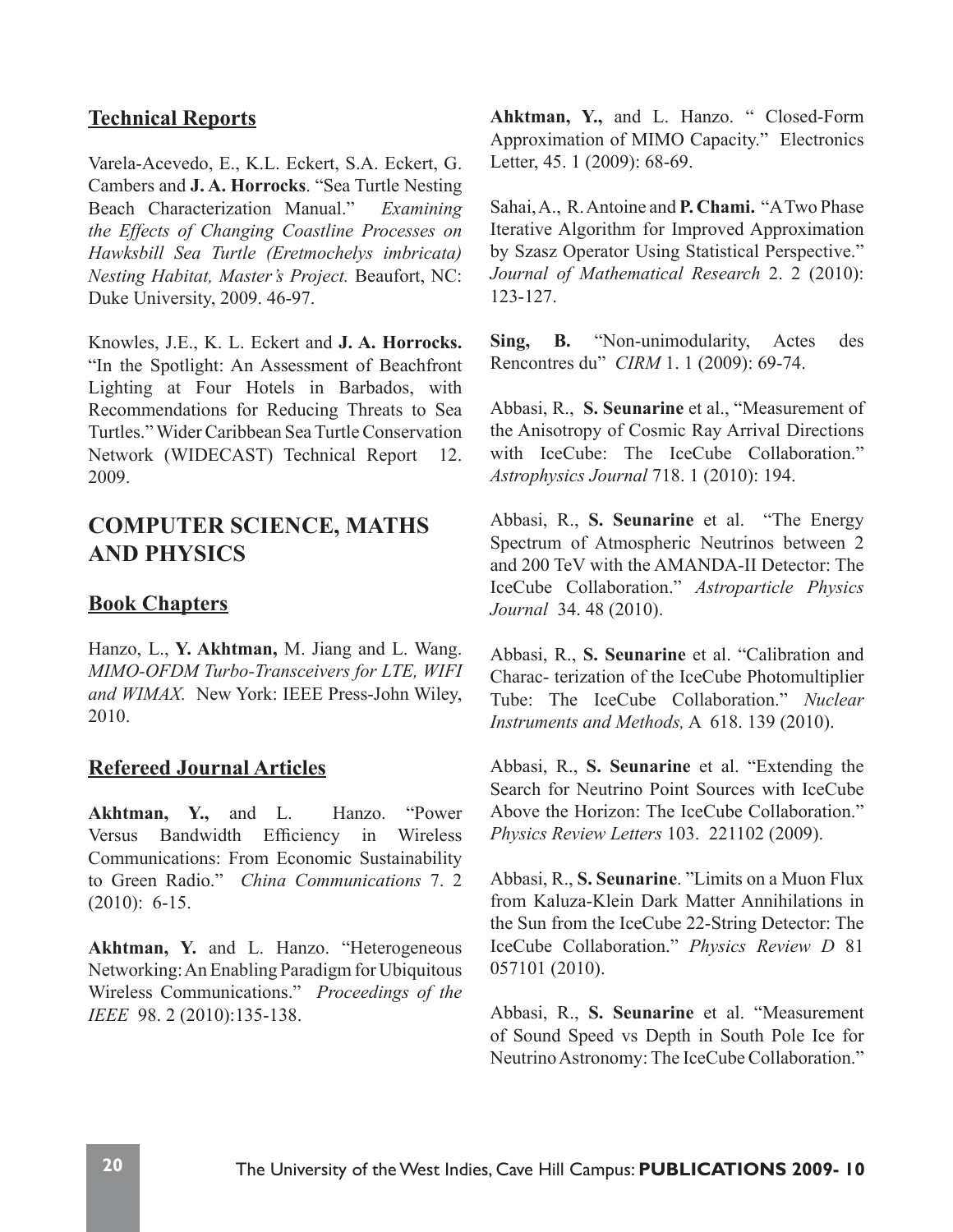*Astropartical Physics Journal* 33. 277 (2010).

Abbasi, R., **S. Seunarine** et.al. "Search for Muon Neutrinos from Gamma-Ray Bursts with the IceCube Neutrino telescope: The IceCube Collaboration." *Astrophysics Journal* 710. 1 (2010): 346.

Abbasi, R., **S. Seunarine** et al. "First Neutrino Point-Source Results from the 22-String IceCube Detector: The IceCube Collaboration." *Astrophysics Journal* 701. 1 (2009):47.

Abbasi, R., **S. Seunarine** et al. "Search for Highenergy Muon Neutrinos from the 'Naked-Eye' GRB 080319B with the IceCube Neutrino Telescope: The IceCube Collaboration." *Astrophysics Journal 701.* 2 (2009): 1721. [Erratum-ibid. 708. 1 (2010): 911].

Abbasi, R., **S. Seunarine** et al. "Determination of the Atmospheric Neutrino Flux and Searches for New Physics with AMANDA-II: The IceCube Collaboration." *Physics Review D* 79. 102005 (2009).

Abbasi, R., **S. Seunarine** et al. "Limits on a Muon Flux from Neutralino Annihilations in the Sun with the IceCube 22-String Detector: The IceCube Collaboration." *Physics Review Letters 102.*  201302 (2009).

# **Conference Papers**

Akhtman, Y., N. Bonello, R.G. Maunder and L. Hanzo. "Closed-Form Approximation of Maximum Free Distance for Binary Block Codes." IEEE VTC'09. Anchorage, Alaska. 20-23 Sept. 2009.

Akhtman, Y., P. G. Maunder and L. Hanzo. "Constrained Capacity of Delay-Limited Wireless Transceivers." IEEE VTC'09. Anchorage, Alaska. 20-23 Sept. 2009.

Akhtman, Y., and L.Hanzo. "Power Versus Bandwidth Efficiency in Wireless Communication: The Economic Perspective." IEEE VTC'09. Anchorage, Alaska. 20-23 Sept. 2009.

Rogers, T.E., K. Chmutina and L. Moseley. "The Potential of PV Installations for the Island of Barbados." 9th International Conference on Sustainable Energy Technology. Shanghai, China. 2010.

# **CENTRE FOR RESOURCE MANAGEMENT AND ENVIRONMENTAL STUDIES (CERMES)**

# **Book Chapters**

**Mahon, R.** and E. Escobar. "The Wider Caribbean Region." *An Assessment of Assessments, Findings of the Group of Experts. Start-up Phase of a Regular Process for Global Reporting and Assessment of the State of the Marine Environment including Socio-economic Aspects.* Eds. UNEP and IOC-UNESCO. Malta: Progress Press, 2009. 231-242.

**McConney, P.** and A. T. Charles. "Managing Small-scale Fisheries: Moving Toward Peoplecentered Perspectives." *Handbook of Marine Fisheries Conservation and Management.* Eds. R. Q. Grafton, R. Hilborn, D. Squires, M. Tait and M. Williams. New York: Oxford University Press, 2010. 532-545.

### **Refereed Journal Articles**

Cardoso, S.C., M. C. Soares, **H.A. Oxenford** and I.M. Côté. "Interspecific Differences in Foraging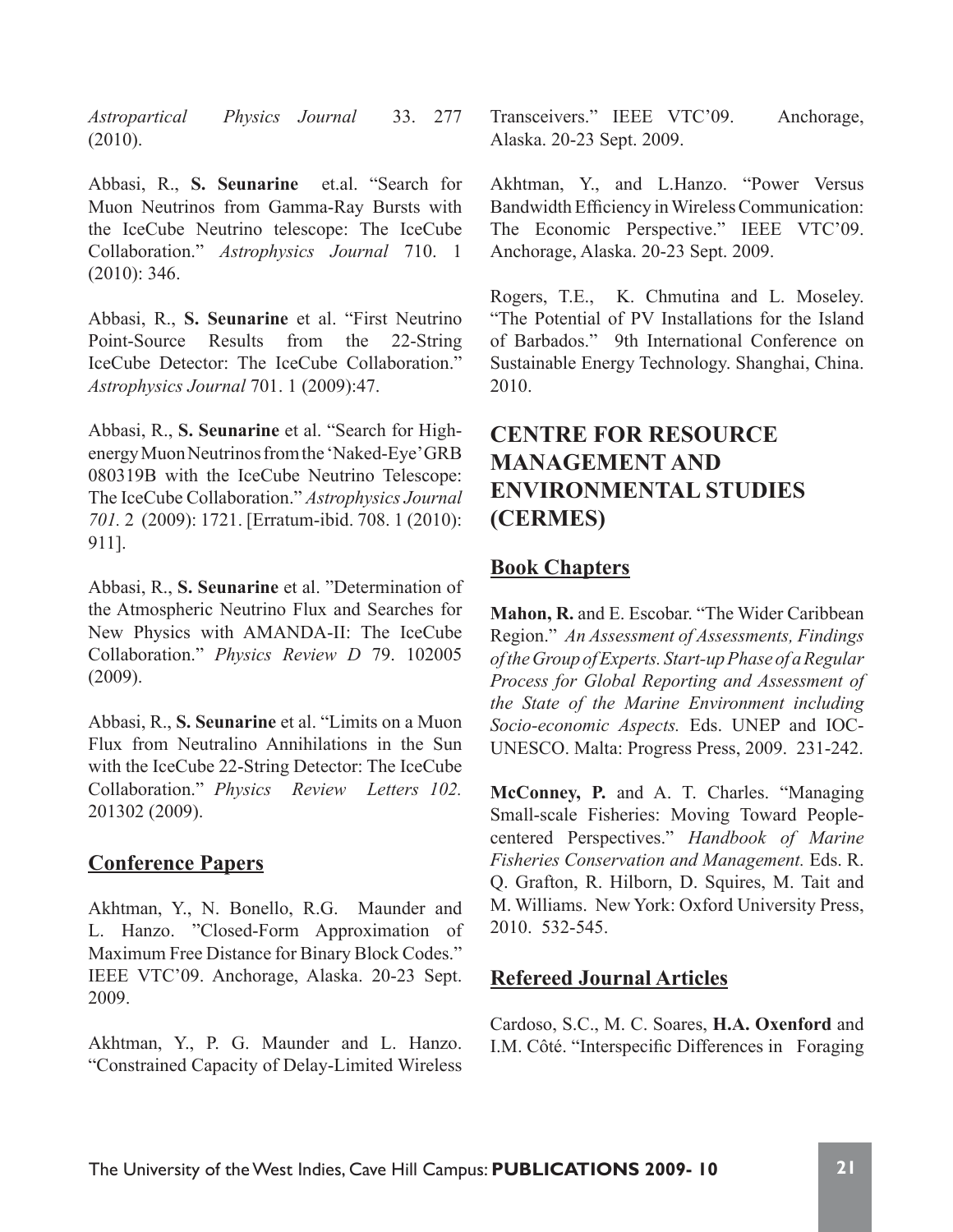Behaviour and Functional Role of Caribbean Parrotfish." *Marine Biodiversity Records* 2 (2009): 1-6.

**Cashman, A., L. Nurse and J. Charlery.** "Climate Change in the Caribbean: The Water Management Implications." *Journal of Environment and Development* 19. 1 (2010): 42-67.

**Finney, J.C.,** D.T. Pettay, E.M. Sampayo, M.E. Warner, **H.A. Oxenford** and T.C. LaJeunesse. "The Relative Significance of Host-habitat, Depth, and Geography on the Ecology, Endemism, and Speciation of the Coral Endosymbionts in the Genus *Symbiodinium." Microbial Ecology* 60 (2010): 250-263.

Headley, M., **H. A. Oxenford,** M. S. Peterson and P. Fanning. "Size Related Variability in the Summer Diet of Blackfin Tuna (*Thunnus atlanticus* Lesson, 1831) from Tobago, Lesser Antilles." *Journal of Applied Ichthyology* 25. 6 (2009): 669-675.

Jentoft, S., R. Chuenpagdee, A. Bundy and **R. Mahon.** "Pyramids and Roses: Alternative Images for the Governance of Fisheries Systems." *Marine Policy* 34 (2010): 1315–1321.

LaJeunesse, T., R. Smith, **J.C. Finney** and **H.A. Oxenford.** "Outbreak and Persistence of Opportunistic Symbiotic Dinoflagellages During the 2005 Caribbean Mass Coral 'Bleaching' Event." *Proceedings of the Royal Society Bulletin*  1405 (2009).

**Mahon, R.,** L. Fanning, **P. McConney** and R. Pollnac. "Governance Characteristics of Large Marine Ecosystems." *Marine Policy* 34 (2010): 919–927.

Pulwarty, Roger S, **L. A. Nurse** and U. O. Trotz. "Caribbean Islands in a Changing Climate." *Environment: Science and Policy for Sustainable Development,* 52, 6 (2010): 17-27.

# **Conference Papers and Posters**

**Baldwin, K**. "A Marine Resource and Space-use Information System for the Grenadine Islands: Implications for Collaborative Planning and Management." The ESRI International Users Conference. San Diego. 11-15 July. 2010.

**Baldwin, K.** "A Marine Space-Use Information System for the Grenadine Islands: Implications for Sustainable Development and Collaborative Planning." Grenada. 19 Feb. 2010.

Baldwin, K. and S. Punnett. "A Preliminary Investigation of the Queen Conch Fishery in St. Vincent and the Grenadines." 61st Annual Meeting of the Gulf and Caribbean Fisheries Institute Guadeloupe. 10-14 Nov. 2008.

Barriteau, M., J. Ambsdorf and **R. Mahon.**  "Sustainable Integrated Development and Biodiversity Conservation in the Grenadine Islands." 5th Global Forum on Oceans, Coasts & Islands. Paris. 3-7 May 2010.

Charara, N., **A. Cashman,** R. Bonnell, and R. Gehr,. "Water Use Efficiency in the Hotel Sector of Barbados." 19th Annual Conference of the Caribbean Water and Wastewater Association. St Thomas, USVI. 6-9 Oct. 2009.

**Cashman, A**. "Sun, Sea and Sand – or Storms and Sea Surges? The flooding of urban areas in the Caribbean. European Union." COST Action 22 Conference on Urban Flood Management: Road Map Towards a Flood Resilient Urban Environment. Paris. 25-27 Nov. 2009.

**Cashman, A.** "Integrated Water Resources Management: Status, Experience and Challenges in the Caribbean." The 5th High Level Meeting of Ministers with Responsibility for Water. St Thomas, USVI. 4-5 Oct. 2009.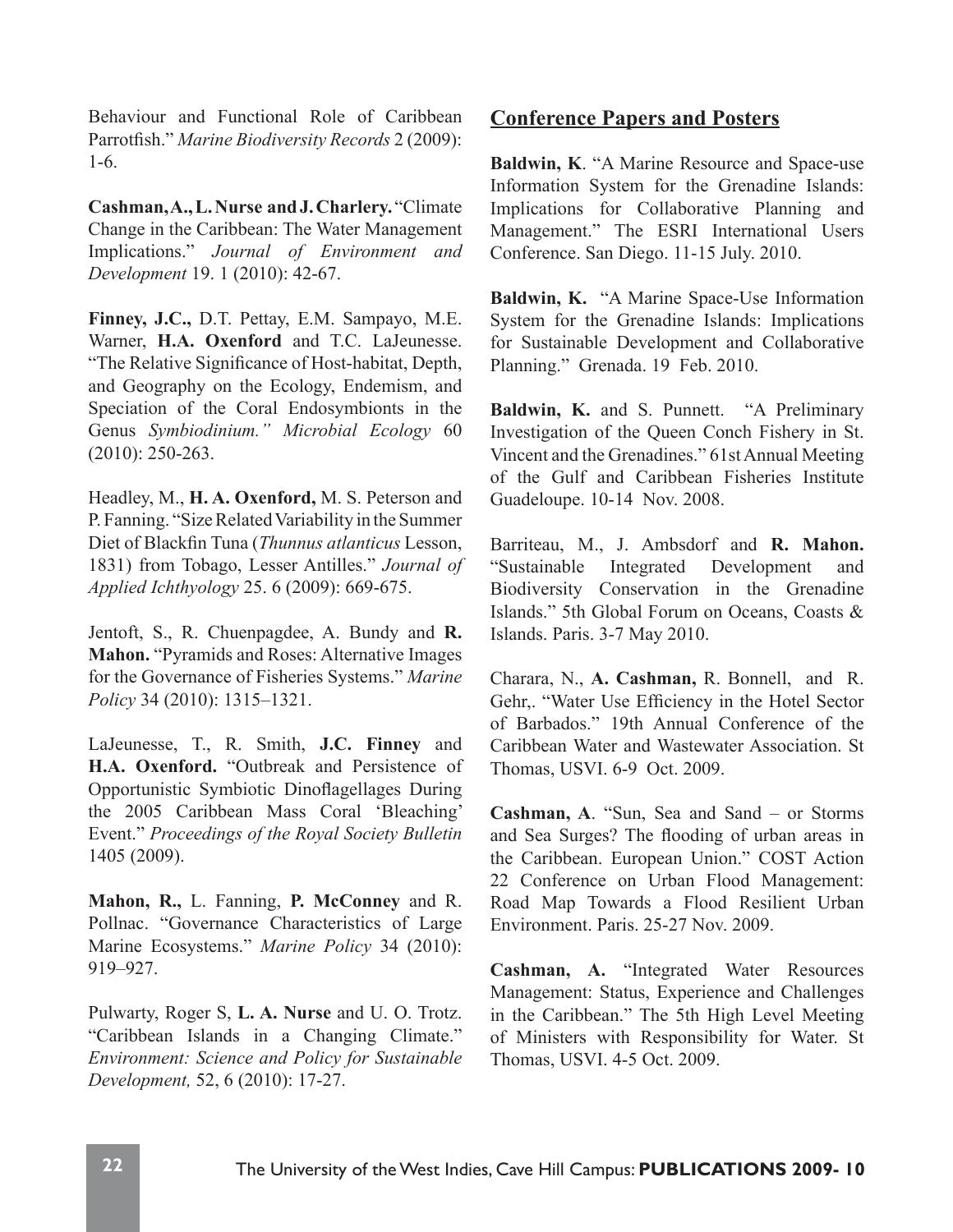**Cashman, A.** "Second Guessing Drought." The Caribbean Basin Water Management Programme Workshop on Drought. Castries, St Lucia. 28 May 2010.

Charles, A.T., and **P. McConney**. "Tourism and Fisheries: Conflict and Complementarity in Canada and the Caribbean." The Coastal Zone Canada 2010 Conference. Charlottetown, Prince Edward Island. 25-29 July 2010.

**Cooke, A.** "Regional Level Governance Arrangements for Transboundary Living Marine Resources in Wider Caribbean Region." The Caribbean Studies Association Annual Conference. St. Peter, Barbados. 24-28 May 2010.

**Cox, S.** "Governing Small-scale Fisheries Through Adaptive Co-management: The Case of the Barbados Sea Urchin Fishery." The Caribbean Studies Association Annual Conference. St. Peter, Barbados. 24-28 May 2010.

**Cox, S., P. McConney and R. Mahon.** "A Resilience-based Framework for Evaluating Adaptive Co-management of the Sea Urchin Fisheries in Barbados and St. Lucia." 62nd Annual Meeting of the Gulf and Caribbean Fisheries Institute. Cumana, Venezuela. 1-6 Nov. 2009.

**Cumberbatch, J.** "Eight to Infinity: Eight Steps to Infinite Joy and Satisfaction." 1st Caribbean Conference of the International Association of Facilitators. St. Michael, Barbados. 22-23 Sept. 2009.

Fanning, L., **R. Mahon and P. McConney.**  "Applying the LME Governance Framework to the Caribbean Flyingfish and MPA Subframeworks." 5th Global Forum on Oceans, Coasts & Islands. Paris. 3-7 May 2010.

Fanning, L., **R. Mahon and P. McConney**. "The Large Marine Ecosystem Governance Framework

as a Model for the Wider Caribbean Region." Expert Consultation on Operationalisation of the Caribbean Sea Commission. Cave Hill, Barbados. 7-9 July 2010.

Goff, P., L. Fanning, **R. Mahon, P. McConney, K. Parsram,** T. Shaw, and B. Simmons. "Exploring Effective Governance Linkages Between National and Regional Governance Levels in the Wider Caribbean." 5th Global Forum on Oceans, Coasts & Islands. Paris. 3-7 May 2010.

**Gooding, C.E., and H.A. Oxenford.** "Estimating Home Range and Density of a Queen Conch Aggregation Using Acoustic Telemetry and Conventional Tagging." 62nd Annual Conference of the Gulf and Caribbean Fisheries Institute. Cumana, Venezuela. 1-6 Nov. 2009.

Haynes, C. "A Communicative Planning Approach to Fisheries Management planning." 61st Annual Meeting of the Gulf and Caribbean Fisheries Institute. Guadeloupe. 10-14 Nov. 2009.

**Haynes, C.** "Consensus Building in Developing the CRFM Common Fisheries Policy and Regime." 62nd Annual Meeting of the Gulf and Caribbean Fisheries Institute. Cumana, Venezuela. Nov. 1-6. 2009. Poster.

**Mahon, R.** "Developing and Applying a Governance Framework for Large Marine Ecosystems." The Caribbean Studies Association Conference. St. Peter, Barbados. May 24-28. 2010. Mahon, R. "Developing and Applying a Governance Framework for Large Marine Ecosystems." The Caribbean Studies Association Annual Conference. St. Peter, Barbados. May 24- 28, 2010.

**Mahon, R.** "A Perspective on the Role of the Caribbean Sea Commission." Association of Caribbean States Conference on the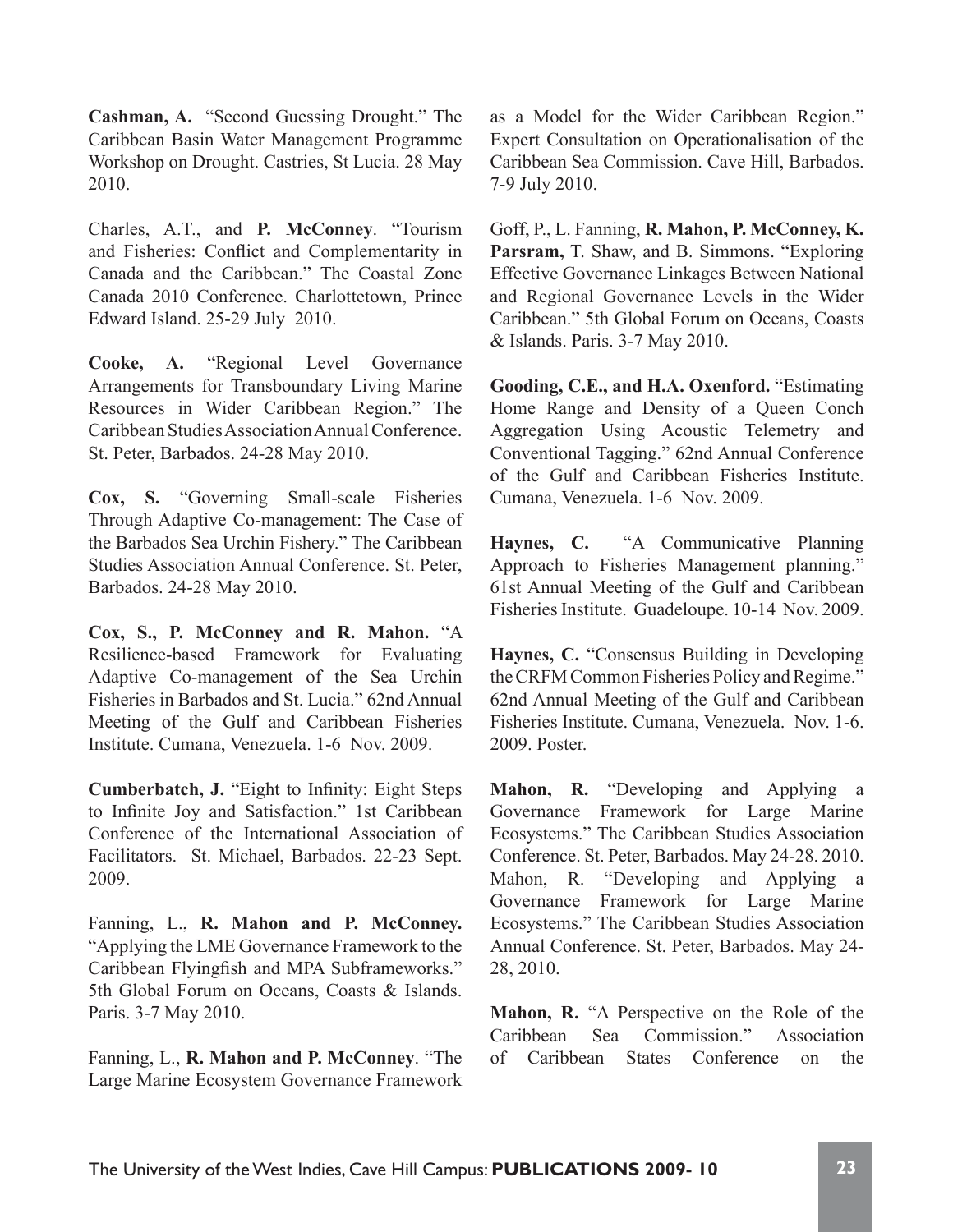Institutionalization of, and International Co-Operation by the Caribbean Sea Commission. Port of Spain, Trinidad and Tobago. 6-7 Aug. 2009.

**Mahon R.** "The Proposed Caribbean Sea Commission Information System." The Expert Consultation on Operationalisation of the Caribbean Sea Commission. Cave Hill, Barbados. 6-7 July 2010.

**Mahon R.** "The Proposed Science Policy Interface Process for the Caribbean Sea Commission." The Expert Consultation on Operationalisation of the Caribbean Sea Commission. Cave Hill, Barbados. 7-9 July 2010.

**Mahon, R.,** L. Fanning and **P. McConney.**  "Further Observations on Governance in the Global Environment Facility (GEF) International Waters (IW) Programme." Development of Methodologies and Arrangements for the Global Environment Facility Transboundary Waters Assessment Programme (TWAP). Geneva, Switzerland. 12-14 July 2010.

**Mahon, R., L.** Fanning and **P. McConney.**  "Large Marine Ecosystem Governance." First meeting of the Large Marine Ecosystems Working Group of the GEF Project for Development of Methodologies and Arrangements for the Global Environment Facility Transboundary Waters Assessment Programme. Paris. 3-5 Feb. 2010.

**Mahon, R.,** L. Fanning, **P. McConney** and R. Pollnac. "LME Complexity and Governance: Where Does the Wider Caribbean Fit In?" 5th Global Forum on Oceans, Coasts & Islands. Paris. 3-7 May 2010.

**Mahon, R.,** L. Fanning, **P. McConney** and R Pollnac, "LME Complexity and Governance: Where Does the Caribbean Fit In?" CLME Project Steering Committee Meeting (SCM) and Inception Workshop (IW). Cartagena, Colombia. 29-30 Sept. 2009.

**Mahon R., P. McConney, K. Parsram, B. Simmons,** M. Didier, P. Goff, L. Fanning, R. Haywood and T. Shaw. "National Level Interactions with Regional Organizations." The Expert Consultation on Operationalisation of the Caribbean Sea Commission. Cave Hill, Barbados. 7-9 July 2010.

**Mahon, R.,** L. Fanning and **P. McConney.**  "Observations on Governance in the Global Environment Facility (GEF) International Waters (IW) Programme." Development of Methodologies and Arrangements for the Global Environment Facility Transboundary Waters Assessment Programme (TWAP). Arendal, Norway. 23-25 Jun. 2010.

**McConney, P.,** S. Leid, K. Dennis and S. McIntosh. "Networks in the Governance of Fisheries in Trinidad and Tobago." 62nd Annual Meeting of the Gulf and Caribbean Fisheries Institute. Cumana, Venezuela. 1-6 Nov. 2009. Poster.

**McConney, P., K. Parsram, R. Mahon, C. Haynes** and **S. Cox.** "Networks for Effective Marine Resource Governance in the Caribbean." 5th Global Forum on Oceans, Coasts & Islands. Paris. 3-7 May 2010.

McIntosh, S., M. Lay and **P. McConney.** "The development of a Caribbean Regional Network of Fisherfolk Organisations and its Role in Influencing Fisheries Policy." 62nd Annual Meeting of the Gulf and Caribbean Fisheries Institute. Cumana, Venezuela. 1-6 Nov. 2009.

**Nurse, L. A.** "Earth Observations in the Coastal Zone: Critical Issues, Lessons Learned and Opportunities for Collaboration." Meeting of the Global Earth Observation System of Systems (GEOSS). Washington DC. 18-20 Nov. 2009.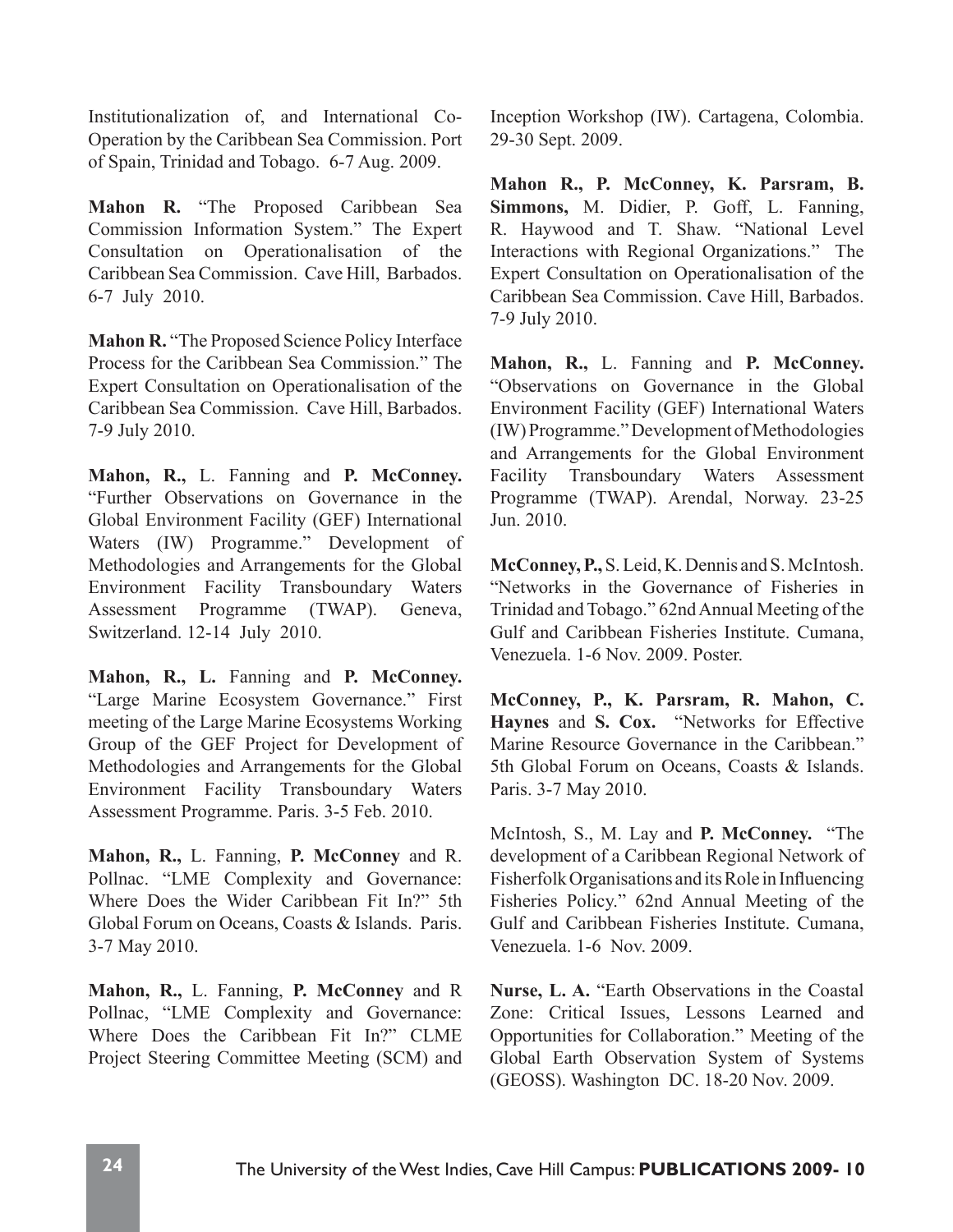**Nurse, L. A.** "Climate Change and Energy Use: Where are the Linkages?" BIDC Symposium Entrepreneurship, Innovation and Renewable Energy. Bridgetown, Barbados. 5 Mar. 2010.

**Nurse. L.A.** "Incorporating Climate Change Projections into Caribbean Fisheries Management." 61st Annual Meeting of the Gulf and Caribbean Fisheries Institute. Guadeloupe. 10-14 Nov. 2008.

**Oxenford, H.A.** "Impacts of Climate Change on Coral Reefs." International Museum Week. Folkestone Marine Museum. St, James, Barbados. 17 May 2010.

**Oxenford, H.A.** "Barbados Coral Reefs: High Temperatures, Green Water and the Outlook for Summer." Barbados Divers Association Meeting. Speightstown, Barbados. 4 Jul. 2010.

**Oxenford, H. A.,** R. Roach and A. Brathwaite. "Large Scale Coral Mortality in Barbados: A Delayed Response to the 2005 Bleaching Episode." 11th International Coral Reef Symposium. Ft. Lauderdale, Florida. 7-11 July 2008.

**Parsram, K.** "People, Issues and Networks in Small-scale Fisheries in the Eastern Caribbean." 62nd Annual Meeting of the Gulf and Caribbean Fisheries Institute. Cumana, Venezuela. 1-6 Nov. 2009.

Parsram, K. "Social-ecological System Interactions in Small-scale Fisheries: Case Studies of the Large Pelagic and Shallow Reef Fisheries of Grenada and St. Lucia Under Construction." 61st Annual Meeting of the Gulf and Caribbean Fisheries Institute. Guadeloupe. 10-14 Nov. 2008.

**Parsram, K.** and **P. McConney.** "Research Framework Used in a Project on Marine Resource Governance in the Eastern Caribbean (MarGov)." The Caribbean Studies Association Annual Conference. St Peter, Barbados. 24-28 May 2010.

Pena, M. "The Use of Socio-economic Information in Guiding the Management of the Negril Marine Park, Jamaica." Annual Virgin Islands Experimental Program to Stimulate Competitive Research (VI-EPSCoR) Conference. St. Thomas, USVI. 4 Dec. 2009.

**Pena, M.,** C. Parker, **H.A. Oxenford** and A. Johnson. "Synthesis of the Biology Fisheries and Management of the White Sea Urchin, *Tripneustes Ventricosus,* in the Caribbean." 61st Annual Meeting of the Gulf & Caribbean Fisheries Institute. Guadeloupe. 10-14 Nov. 2008.

**Pena, M., P. McConney,** L. Arthurton, C. Isaac, J. Leslie, L. Moss and R. Price. "Socio-economic Monitoring by Caribbean Fishery Authorities: Project Progress and Some Site Results." 62nd Annual Meeting of the Gulf and Caribbean Fisheries Institute. Cumana, Venezuela. 1-6 Nov. 2009. Poster.

# **Technical Reports**

Blackman, K. and S. Almerigi. "Adopt-the-reserve Initiative Meeting." Discovery Bay Hotel, St James, Barbados. October 28 2009. Communitybased Coral Reef Monitoring and Management Project Report No. 6. 2009.

**Georges, J., R. Ramdeen** and **H.A. Oxenford.**  "Fishing and Marketing of Queen Conch (Strombus gigas) in Tobago." CERMES Technical Report 23. 2010.

**Haynes, C.** "Report on Activities Sponsored by Private Sector and NGO Partners." CERMES MarGov Project Document 17. 2010.

Nayar, R., I. Davidson-Hunt, **P. McConney** and B. Davy. "The Sea Urchin Fishery in Grenada: A Case Study of Social-ecological Networks." CERMES Technical Report No. 24. 2009.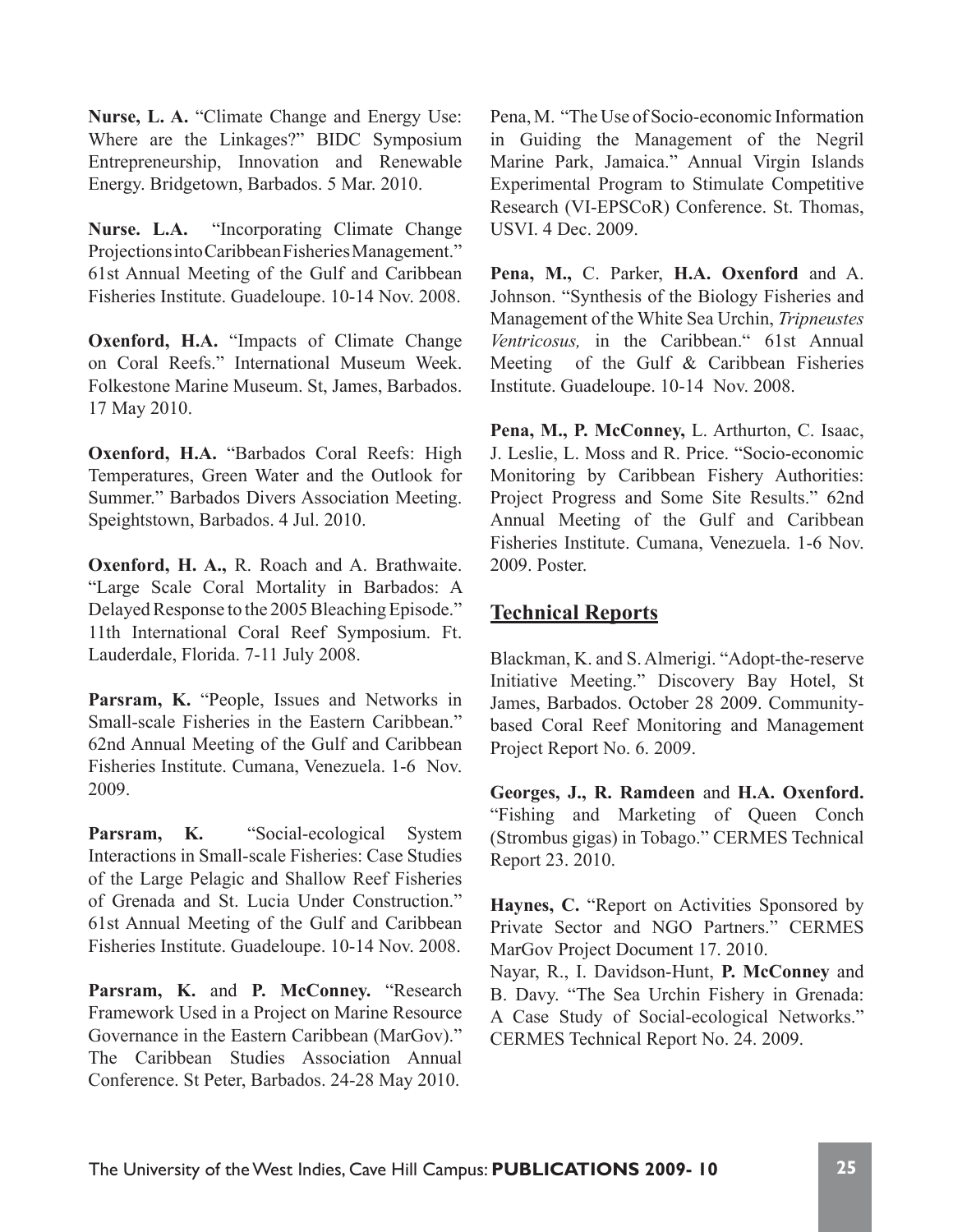**Oxenford, H.A., C. Gooding,** J. Walcott, T. Staskiewicz and H. Valles. "Assessment of the Queen Conch, Strombus Gigas, in Barbados." Report prepared for the Natural Heritage Department and the Environmental Unit, Ministry of Environment, Water Resources and Drainage, Government of Barbados. 2010.

Sabir K. J. and **R. Mahon.** "Selecting priority areas in the Scotland District for reforestation under the Sustainable Land Management Project of the NCC/OAS." CERMES Technical Report No 25. 2010.

Schuhmann, P.W., **H.A. Oxenford,** T. Staskiewicz and J. Walcott. "Landings, Costs, Net Profit and Return on Investment in Two Contrasting Fisheries: Part 1 – The Longline Fishery." Economic Valuation of the Fisheries of Barbados: Second Project Report. 2010.

# **FACULTY OF SOCIAL SCIENCES**

# **DEPARTMENT OF ECONOMICS**

#### **Books**

**Howard M.,** Althea La Foucade and Evan Scott. *Public Sector Economics for Developing Countries.* Kingston: University Press, 2010. Print.

**Moore, Winston.** *Small States and Capital Account Liberalization.* Berlin: Lambert Academic Publishing, 2010. Print.

### **Refereed Journal Articles**

**Craigwell, Roland.,** Allan Wright, Carolyn Hayle and J. Ramjeesing. "Is the Tourism Led Growth Thesis Valid? The Case of Bahamas, Barbados and Jamaica." *Tourism Analysis* 15 4 (2010): 435- 45. Print.

**Craigwell, Roland.,** Kevin Greenidge and Lisa Drakes. "External Public Debt in the Caribbean Community." *Journal of Policy Modeling* 32 3 (2010): 418-31. Print.

**Craigwell, Roland.,** Winston Moore and Mahalia Jackman. "Economic Volatility and Remittances." *International Journal of Development Issues* 9 1 (2010): 25-43. Print.

**Craigwell, Roland.,** Ronnie Griffith, Kimberly Waithe and Troy Lorde. "The Contribution of Credit Unions to the National Development of Barbados." Journal of Public Policy Analysis 3 (2010): 20-42. Print.

**Craigwell, Roland and Winston Moore.** "Why Do Prices Rise in Barbados? A Survey of Business Perceptions." *Journal of Eastern Caribbean Studies* 35 1 (2010): Print.

**Francis, Brian. Troy Lorde** and Stephney Skeete. "Are Shocks to Barbados Long-Stay Visitor Arrivals Permanent or Temporary?: A Short Empirical Note." *Journal of Public Sector Policy Analysis* 3 (2009): 3-19. Print.

**Francis, Brian., Troy Lorde** and Kimberly Waithe. "Balance of Payments Adjustment in Barbados." *Money Affairs* 2 1 (2009): 97-118. Print.

**Francis, Brian., Troy Lorde** and Annette Greene. "Testing for Long-Run Comovement, Common Features and Efficiency in Emerging Stock Markets: Evidence from the Caribbean." *Economic Issues* 14 2 (2009): 55-80. Print.

**Lorde, Troy., Brian Francis** and Stephney Skeete. "Are Shocks to Barbados Long-Stay Visitor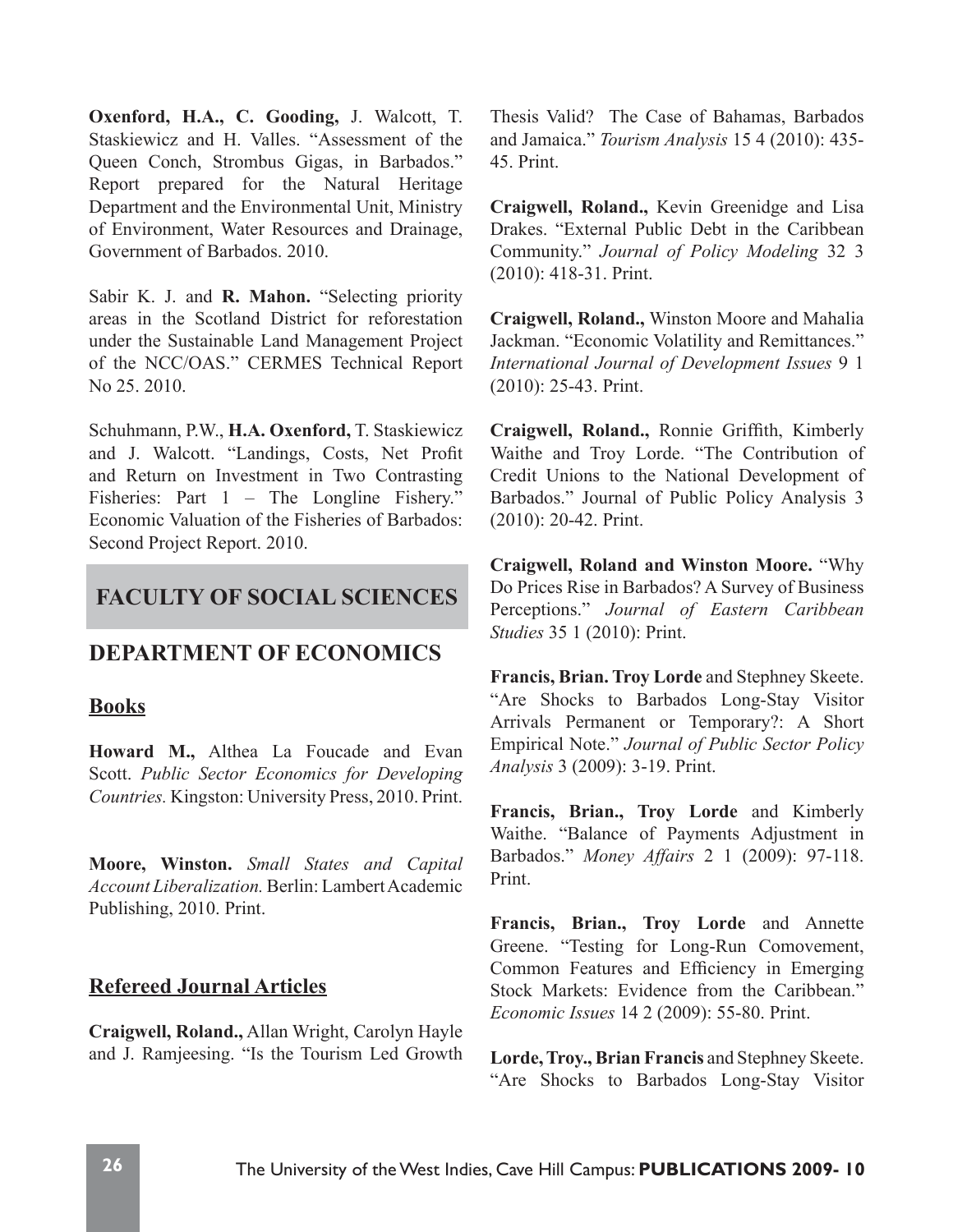Arrivals Permanent or Temporary?" Journal of Public Sector Analysis 3 (2009): 3-19. Print.

**Lorde, Troy., Roland Craigwell,** Ronnie Griffith and Kimberly Waithe. "The Contribution of Credit Unions to the National Development of Barbados." *Journal of Public Sector Policy Analysis* 3 (2009): 20-39. Print.

**Lorde, Troy.** "An Assessment of Barbados' Competitiveness within the EU Market 1992- 2006." *Global Economy Journal* 10 2 (2010): 1-22. Print.

**Lorde, Troy** and Mahalia Jackman. "On Relationship between Tourist Flows and Household Expenditure in Barbados: A Dynamic OLS Approach." *Economic Bulletin* 30 1 (2010): 472-81. Print.

**Moore, Winston.** "External Debt and Growth in the Caribbean." *Money Affairs* 22 2 (2009): 1-20. Print.

**Moore, Winston**. "Stock Market Comovement in the European Union and Transition Countries." *Financial Studies* 13 3 (2010): 124-51. Print.

**Moore, Winston.** "How Important Are Cash Flows for Firm Growth in Barbados." *Journal of Eastern Caribbean Studies* 34 3 (2010): 1-18. Print.

**Moore, Winston**. "The Impact of Climate Change on Caribbean Tourism Demand." *Current Issues in Tourism* 13 5 (2010): 495-505. Print.

**Moore, Winston**. "Does Industrial Concentration Impact on the Relationship between Policies and Volatility?" *International Review of Applied Economics* 24 2 (2010): 179-202. Print.

# **DEPARTMENT OF GOVERNMENT, SOCIOLOGY AND SOCIAL WORK**

# **Book Chapters**

**Ring, Karen.** "Students' Services and Wellness at the University of the West Indies." *Higher Education in the Caribbean: Research, Challenges and Prospects.* Ed. A Ezenne. Kingston, Jamaica: Educational Research Centre, Department of Educational Studies, UWI, 2010. 552-79. Print.

# **Refereed Journal Articles**

**Bernard, April.** "Asset-Based Programming: An Innovative Social Intervention for Young People as Modeled in Belize." *Caribbean Journal of Social Work* 6 7 (2008): 102-21. Print.

**Cadogan-McClean, C., Devonish, D., Alleyne,P., and D Greenidge.** "An Empirical Study of Future Professionals' Intention to Engage in Unethical Business Practices." *Journal of Academic Ethics* 7 3 (2009): 159-73. Print.

**Karch-Brathwaite, Cecilia.** "Caribbean Studies. Review." *Caribbean Studies* June (2010). Print.

# **Popular Publication/Journalism**

**Grenade, Wendy** "On the Release of the Remaining Seven: An opportunity for rebirth in Grenada." Diaspora *Stabroek News,* 21September, 2009.

**Grenade, Wendy** "Beyond the Legal Chapter: An opportunity for rebirth" *Grenada Today Newspaper* 19 September, 2009.

**Grenade, Wendy** "The Resignation of the Attorney-General and the Recent Cabinet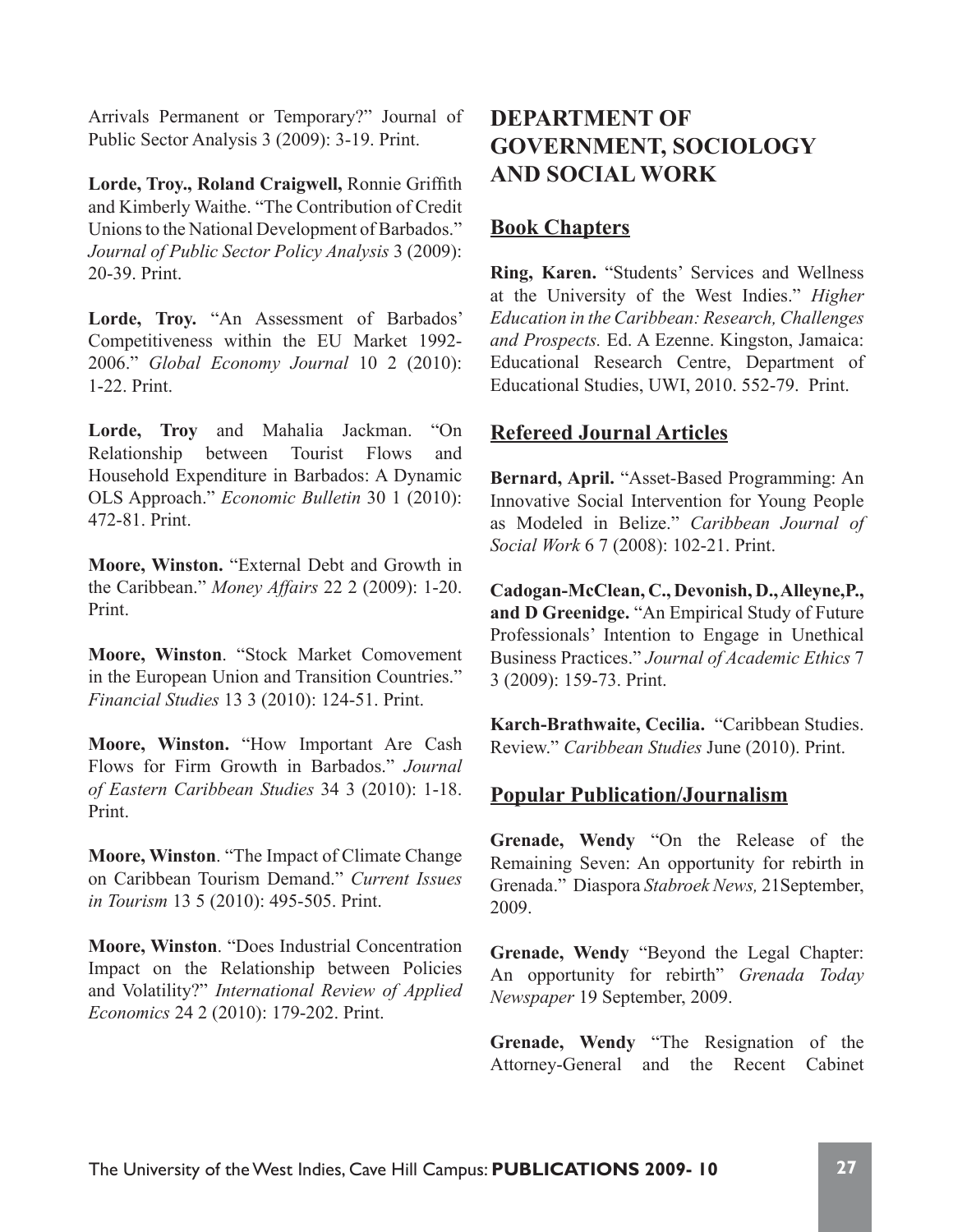Reshuffle in Grenada" Guest Column *Guyana Caribbean Politics.com* posted 4 August, 2009.

**Grenade, Wendy** "The Recent Cabinet Reshuffle: More than meets the eye?" *Grenada Broadcast. com* posted 2 August, 2009.

**Joseph, Tennyson** "The Dudus Coke Affair: Lessons for St. Lucia," *The Crusader,* St. Lucia, 29 May, 2010.

**Joseph, Tennyson** "The Dudus Coke Affair: Lessons for the Eastern Caribbean", *Caribbean Media Corporation,* 28 May, 2010.

**Joseph, Tennyson** "Lessons from Jamaica", *The Nation News [Barbados],* 27 May, 2010.

# **DEPARTMENT OF MANAGEMENT STUDIES**

### **Books**

Lewis-Cameron, A. and **S. Roberts.** Eds. *Marketing Island Destinations- Concepts and Cases.* Burlington: Elsevier/ Butterworth-Heinemann, 2010. Print.

**Punnett, B. J.** *Experiencing International Business and Management. Exercises Projects and Cases.* 2nd ed. New York: M.E. Sharpe, 2010. Print.

### **Book Chapters**

**Charles-Soverall, Wayne and Jamal Khan**. "Development in Singapore and Trinidad and Tobago: Integrated Policy Management or Cultural Primacy?" *Economic Development Strategies, Concepts and Experiences.* Ed. Naveen Srinivasan Kumar and Mannar. Hyderabad: The Icfai University Press, 2009. 261-77 Print.

Lewis-Cameron, A. and **S. Roberts.** . "Strategic Destination Marketing: The Key to a Competitive Advantage." *Marketing Island Destinations: Concepts and Cases.* Burlington: Elsevier/ Butterworth- Heinemann, 2010. 11-20. Print.

Lewis-Cameron, A. and **S. Roberts**. "The Competitive Island Destination." *Marketing Island Destinations: Concepts and Cases.* Burlington: Elsevier/Butterworth-Heinemann, 2010. 165-71. Print.

**Persaud, Nadini.** "Follow Up." *Encyclopedia of Research Design Vol 1.* Ed. Neil J. Salkind. Thousand Oaks: Sage Publications, 2010. 501-03. Print.

**Persaud, Nadini.** "Graphical Display of Data." *Encyclopedia of Research Design Vol 1.* Ed. Neil J. Salkind. Thousand Oaks: Sage Publications, 2010. 541-44. Print.

**Persaud, Nadini.** "Interviewing." *Encyclopedia of Research Design. Vol 2.* Ed. Neil J. Salkind Thousand Oaks: Sage Publications, 2010. 501-44. Print.

**Persaud, Nadini.** "Participants." *Encyclopedia of Research Design Vol 2.* Ed. Neil J. Salkind. Thousand Oaks: Sage Publications, 2010. Print.

**Persaud, Nadini.** "Pilot Study." *Encyclopedia of Research Design. Vol 2.* Ed. Neil J. Salkind. Thousand Oaks: Sage Publications, 2010. 1016- 17. Print.

Persaud, Nadini. "Primary Data Source." *Encyclopedia of Research Design. Vol 2.* Ed. Neil J. Salkind. Thousand Oaks: Sage Publications, 2010. 1095-97. Print.

**Persaud, Nadini.** "Protocol." *Encyclopedia of Research Design. Vol 2.* Ed. Neil J. Salkind.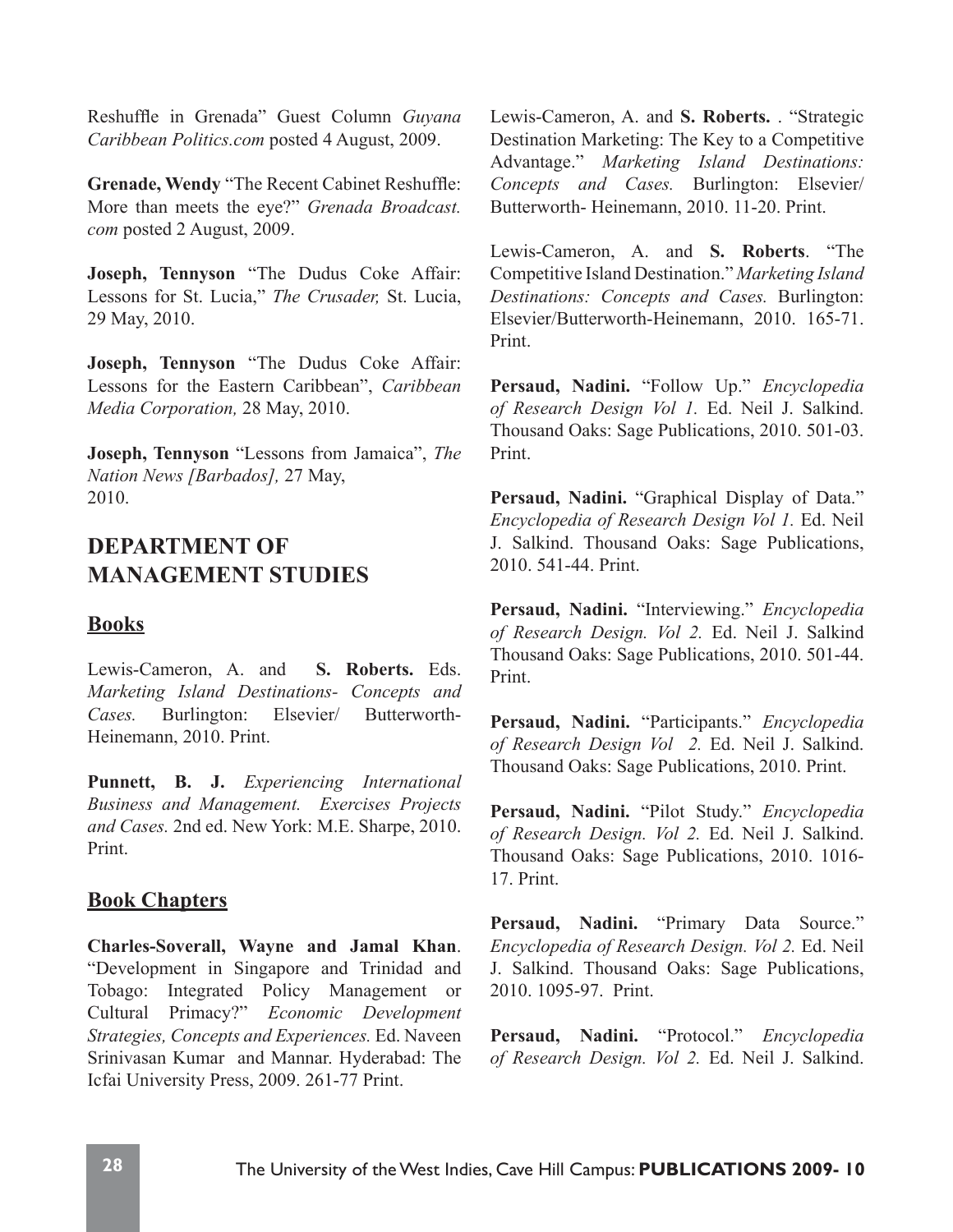Thousand Oaks: Sage Publications, 2010. 1132- 35. Print.

**Persaud.** Nadini. "Ramdom Selection." *Encyclopedia of Research Design. Vol 3.* Ed. Neil J. Salkind. Thousand Oaks: Sage Publications, 2010. 1213-16. Print.

**Persaud, Nadini.** "Discounting." *Business and Green Consumerism.* Ed. Robbins, Paul. Thousand Oaks: Sage Publications, 2010. Print.

**Persaud, Nadini.** "Environmental Assessment." *Green Business and Green Consumerism.* Ed. Paul Robbins. Thousand Oaks: Sage Publications, 2010. Print.

**Roberts, S**. "Case Study: Understanding and Managing Absenteeism: A Case Study of St. James' Club, Antigua." *Human Resources and Tourism: Skills, Culture and Industry.* Ed. D. Lee- Ross and J. Pryce Bristol: Channel View Publications, 2010. 254-58. Print.

**Roberts, S.** "E-Marketing: An Evaluation of Tobago's Official Tourism Website." *Marketing Island Destinations: Concepts and Cases.*  Burlington: Elsevier/Butterworth- Heinemann, 2010. 1-8. Print.

**Roberts, S.** and A. Lewis-Cameron. "Small Island Developing States: Issues and Prospects." *Marketing Island Destinations: Concepts and Cases.* Burlington: Elsevier/Butterworth-Heinemann, 2010. 1-8. Print.

# **Refereed Journal Articles**

Alleyne, M., **P. Alleyne and D. Greenidge.**  "Life Satisfaction and Perceived Stress among Undergraduate College Students." *Journal of Psychology in Africa* 20 2 (2010): 291-98. Print.

**Alleyne, P., D Devonish**, J Allman, **W Charles-Soverall** and **A. Young Marshall.** "Measuring Ethical Perceptions and Intentions among Undergraduate Students in Barbados." *The Journal of American Academy of Business* 15 2 (2010): 319-26. Print.

**Alleyne, P.A., N. Persaud,** P.G. Alleyne, **D. Greenidge** and P. Sealy. "Perceived Effectiveness of Fraud Detection Audit Procedures in a Stock and Warehousing Cycle: Additional Evidence from Barbados." *Managerial Auditing Journal* 25 6 (2010): 553-68. Print.

Chambers, D., **S. Roberts** and A. Lewis-Cameron. Papers from Conference Proceedings of the 1st International Tourism Conference " Beyond the Boundary: Creating New Epistemologies". *Tourism and Hospitality Research* 10 (2010): 311- 14. Print.

**Charles-Soverall, Wayne and Jamal Khan.** "The Changing Face of Organizational Culture." *Journal of Public Sector Policy Analysis* 3 December (2009): 80-102. Print.

**Devonish, D., P Alleyne, W. Charles-Soverall, A. Young Marshall** and P. Pounder. "Explaining Entrepreneurial Intentions in the Caribbean." *International Journal of Entrepreneurial Behaviour and Research* 16 2 (2010): 149-71. Print.

**Moore, Winston., Justin Robinson** and Tracey Broome. "How Important are Cash Flows for Firm Growth in Barbados." *Journal of Eastern Caribbean Studies* 34 3 September (2009): 1-18. Print.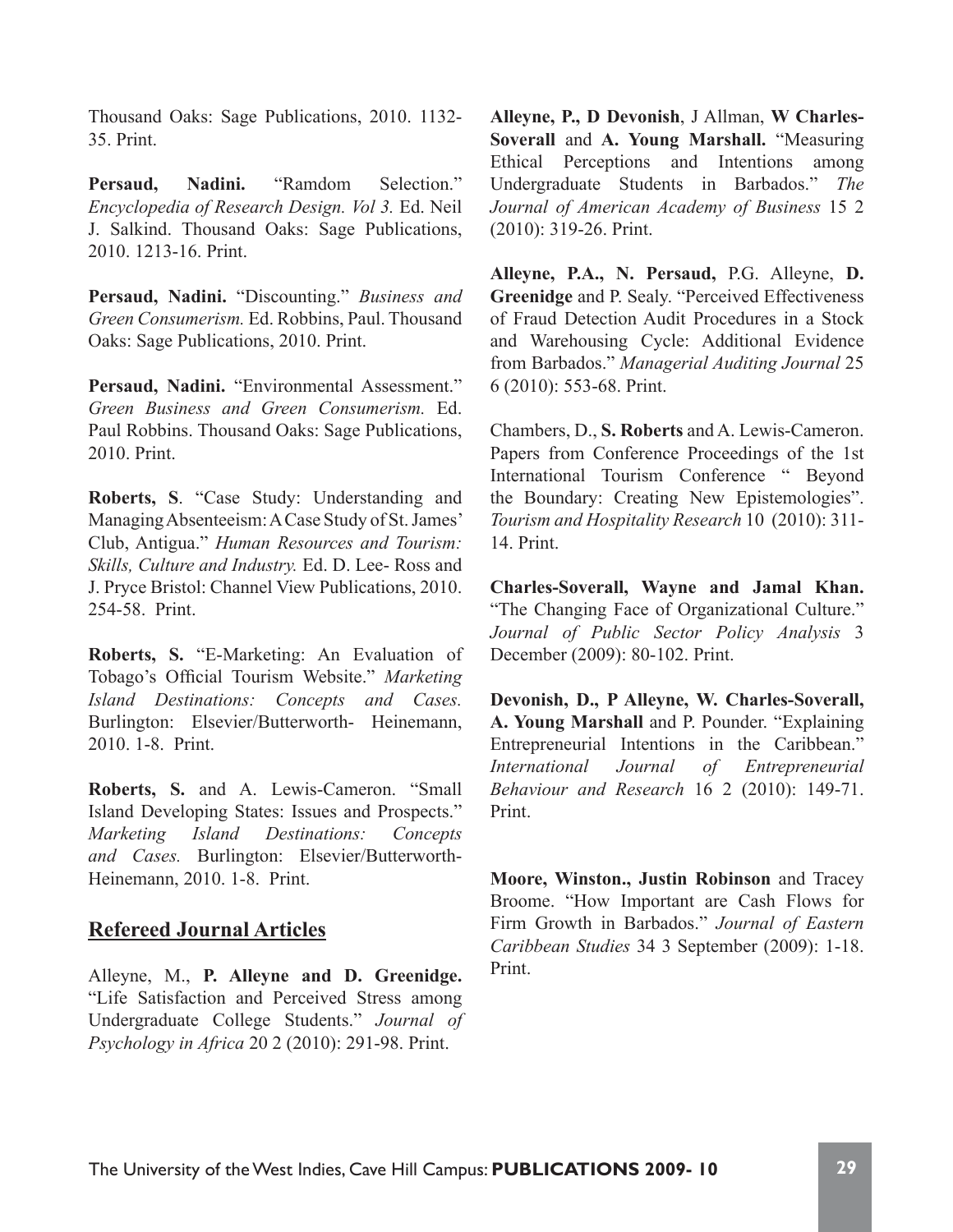# **SIR ARTHUR LEWIS INSTITUTE FOR SOCIAL AND ECONOMIC STUDIES (SALISES)**

#### **Books**

Barrow, Christine. *Caribbean Childhoods 'Outside', 'Adopted' or 'Left Behind: 'Good Enough' Parenting and Moral Families.* Jamaica: Ian Randle Publishers, 2010. Print.

#### **Book Chapters**

**Marshall, Don.** "The Path to 'International Finance': Bringing (Caribbean) Offshore Finance Centres In; Attenuating the Western Grand Narrative"." *The Diplomacies of Small States: Between Vulnerability and Resilience.* Ed. Show, A.F Cooper and T.M. London: Palgrave and MacMillan, 2009. 219-43. Print.

#### **Refereed Journal Articles**

**Bailey, Corin.** "Offender Abuse History: Findings from Her Majesty's Prison, Barbados." *Caribbean Journal of Criminology and Social Psychology* 14 1&2 (2010): 59-80. Print.

**Bailey, Corin**. "Social Protection in Communities Vulnerable to Criminal Activity." *Social and Economic Studies* 59 1&2 (2010): 211-42. Print.

**Lashley, Jonathan.** "Creating a Culture of Entrepreneurship." *YES Magasine* 12 2 (2010): 8-9. Print.

**Lashley, Jonathan.** "The Global Economic Opportunity: An Entrepreneurial Response to the Financial Crisis." *YES Magazine* 11 3 (2009): 6-7. Print.

**Marshall, Don.** "Gender Tropes and Colonial Discourses in the Turbulence of Global Finance." *Contemporary Politics* 15 4 (December 2009): 413-27. Print.

#### **Technical Reports**

**Downes, Andrew.** *The Repositioning of the Manufacturing Sector in Barbados.* Bridgetown: Barbados National Productivity Council, 2009. Print.

**Downes, Andrew.** *Skill Formation and Labour Productivity in Jamaica.* Washington D.C.: World Bank, 2010. Print.

**Lashley, Jonathan.** *The Repositioning of the Manufacturing Sector in Barbados.* Bridgetown: The Barbados National Productivity Council, 2009. Print.

# **THE INSTITUTE FOR GENDER AND DEVELOPMENT STUDIES: NITA BARROW UNIT**

#### **Book Chapters**

**Barriteau, Eudine.** "Confronting Power and Politics: A Feminist Theorizing of Gender in Commonwealth Caribbean Societies." *The Political Interests of Gender Revisited: Re-Doing Theory and Research with a Feminist Face.* Ed. A, Jonasdottir and K, Jones. Manchester: Manchester University Press, 2009. 122-48. Print.

**Barriteau, Eudine.** "The Relevance of Black Feminist Scholarship: A Caribbean Perspective." *Still Brave: The Evolution of Black Women's Studies.* Ed. F. Foster, B. Guy-Sheftall and S. James. New York: The Feminist Press at CUNY, 2009. 413-34. Print.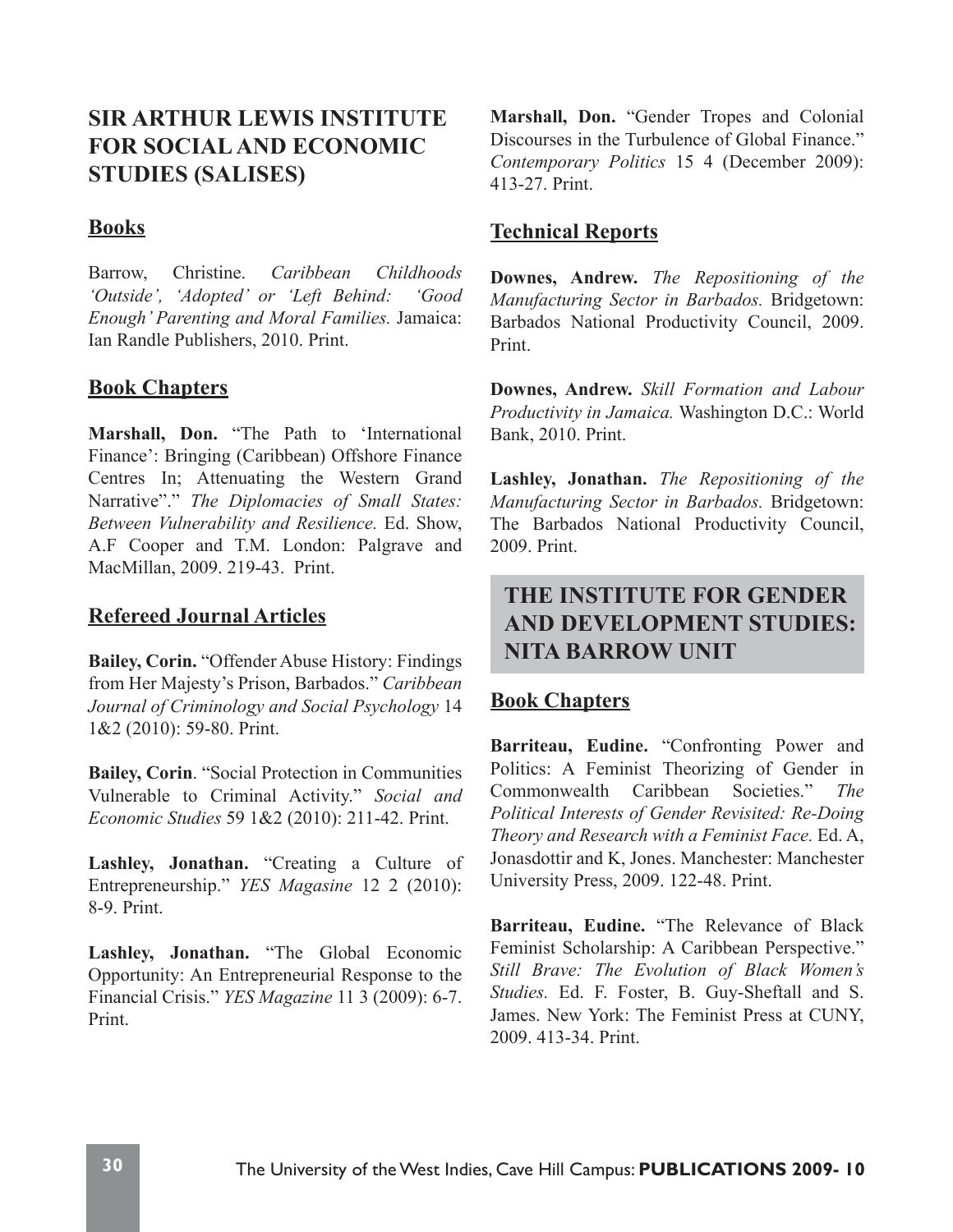# **NON-TEACHING DEPARTMENTS**

# **THE MAIN LIBRARY**

# **Refereed Journal Articles**

**Knight, Jennine**. "Pre and Post-Coordinate Indexing: Strengths and Weaknesses." *Catalogue and Index* 158 (2010): 12-16. Print.

# **Non-Refereed Journal Articles**

**Knight, Jeninne.** "Motivating the Front Line." *Library Work Life: HR E-NEws for Today's leaders* 7.3 (2010). <http://www.ala-apa.org/newsletter/ current.html>

**Knight, Jennine. "**What Is"Special?" Minding Your Words." *Library Work Life: HR E-NEws for Today's leaders* 7.1 (2010). <http://www.ala-apa. org/newsletter/current.html>.